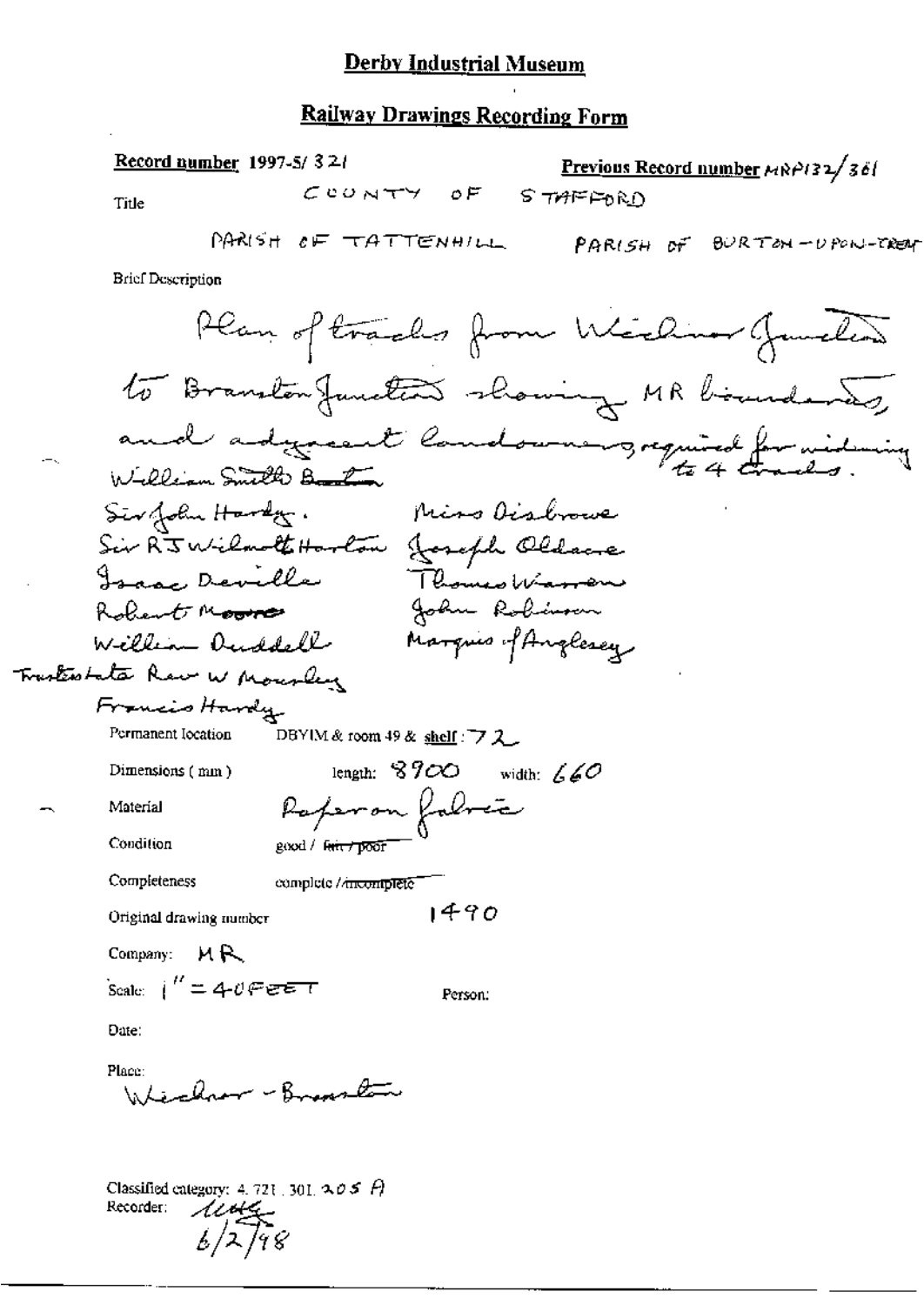## Record number 1971-384/511.2

 $CATTELL$ <br> $1289$ Previous Record number

Title

**Brief Description** 

Ham-blowning area of land belonging to MR

\nim pimbr milit blue areas to be temperature

\nreprint from mapping of Anglener:

\nAfterpose 
$$
\frac{2}{4}
$$
 mile from bridge over milli-1

\nin Brownular,

Permanent location

DBYIM & room 49 & shelf:  $118$ 

Dimensions (mm)

length:  $1220$  width:  $400$ 

Material

Tracing paper good / fair / poor

Condition Completeness

complete / incomplete

Original drawing number

Company:

Scale:  $1^{1/2}$   $2$   $\epsilon$ *HAINS* 

Date: 16 April 1840

Person;

Place:

Branston

Classified category:  $4.721$ , 301,  $2.05$   $\approx$ Recorder uly 11/4/2003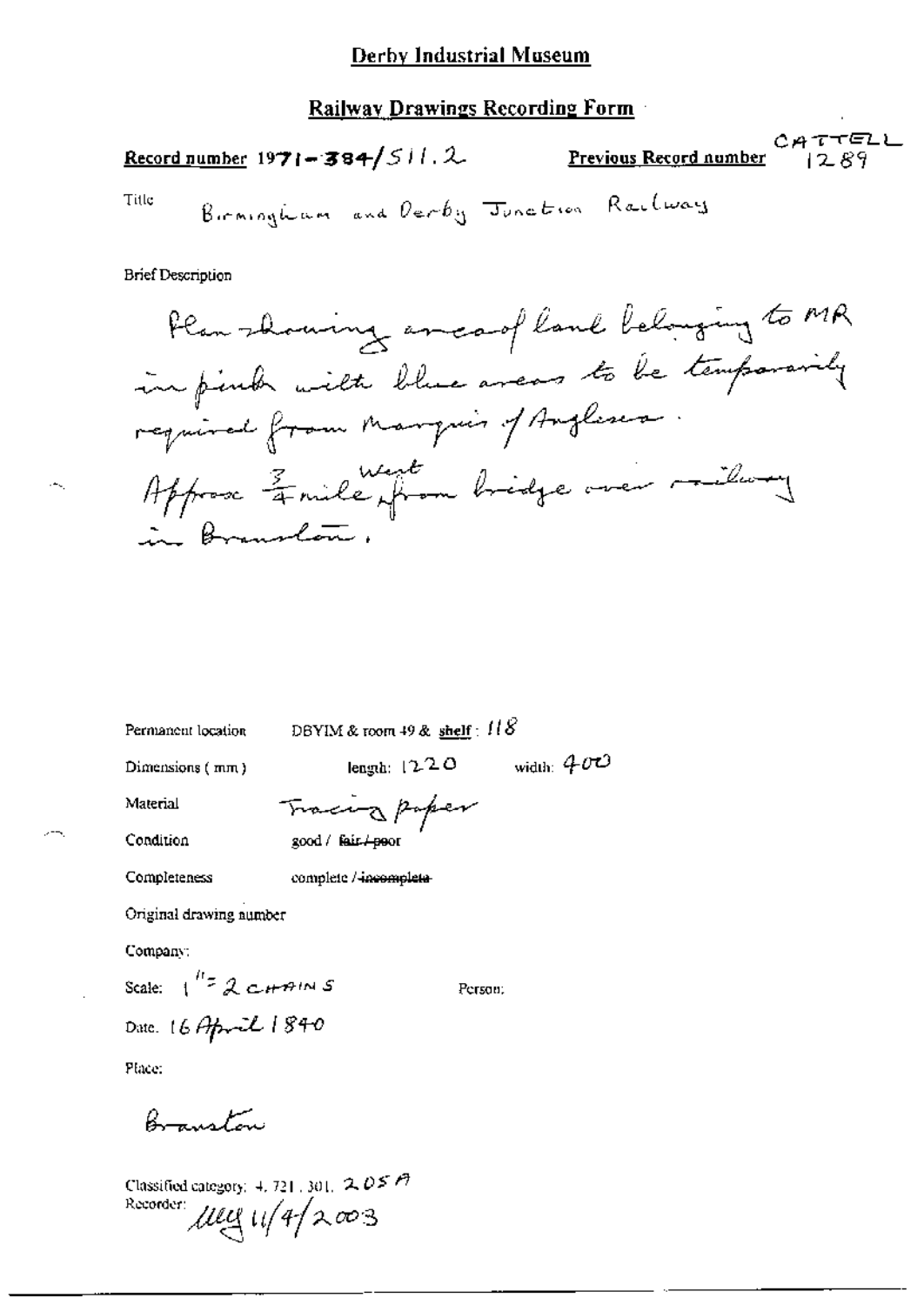$$
\underline{\text{Record number}} 1971 - 384 / 378.
$$

ィミム Previous Record number

Tide

**Brief Description** 



Plan of route showing trails, bridges, watercourses. Parcel of Cand, inpink, from Fundledown Bridge to Haselow 5B on eart ride of touch.

Permanent location

DBYIM & room 49 & shelf:  $t \in S$ 

Dimensions (mm)

width:  $535$ length:  $810^{\circ}$ 

Person:

Material Condition

Paper good. fair / poor

**Completeness** complete / incomplete

Original drawing number 5HEET 29

Company:

Scale:  $1'' = 2c$  of A/K

Dute:

Place:

Haselow

 $204MP - 192MP$ 

Classified category: 4, 721, 301,  $2.05A$ Recorder:  $\mu$ uy  $\sqrt{g}$ 2002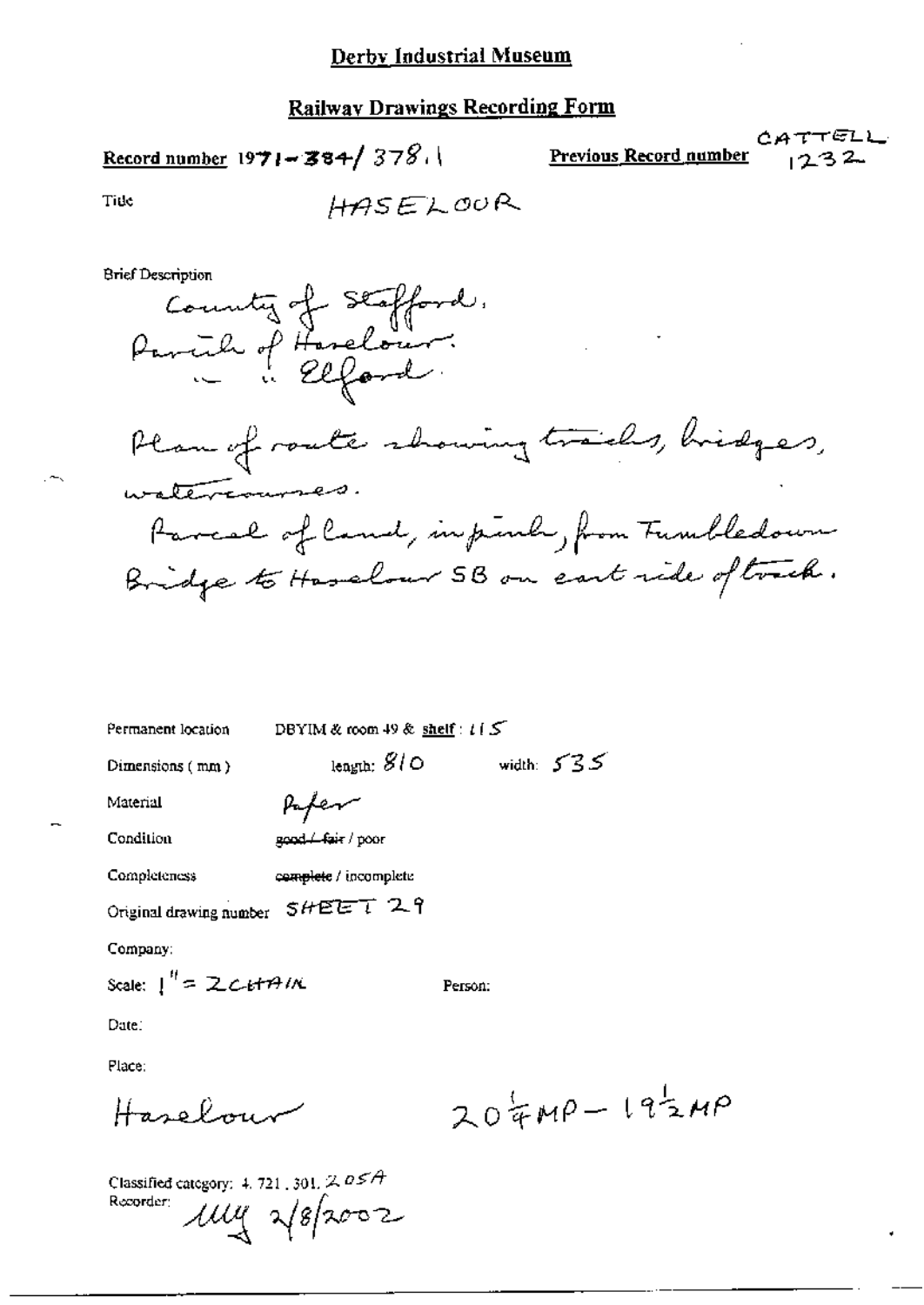#### **Railway Drawings Recording Form**

Record number  $1971 - 384 / 378.2$ 

Previous Record number

CATTELL  $1252$ 

Tide

MIOLAND RAILWAY  $5E5510N$  1909 PLAN OF ADDITIONAL LANDS AT  $HASELOUR$ 

**Brief Description** 

Country of Stafford. Parish of Elford.

Plan of tracks, roads, buildings, bridges,

Permanent location

DBYIM & room 49 & shelf:  $115$ 

Dimensions (mm)

length:  $765$  width:  $510$ 

Material Condition Tracing paper good / fair / poor

Completeness

complete / incomplete

Original drawing number

Company: MR

Scale  $I'' = 2$  chain

Date:  $\Lambda$   $\sim$   $(908$ 

Person: W.B.Worldington

Place:

Hagelow

Classified category:  $4.721$ ,  $301$ ,  $2.057$ Recorder:  $\mathcal{U}\mathcal{U}\setminus 16/8/2002$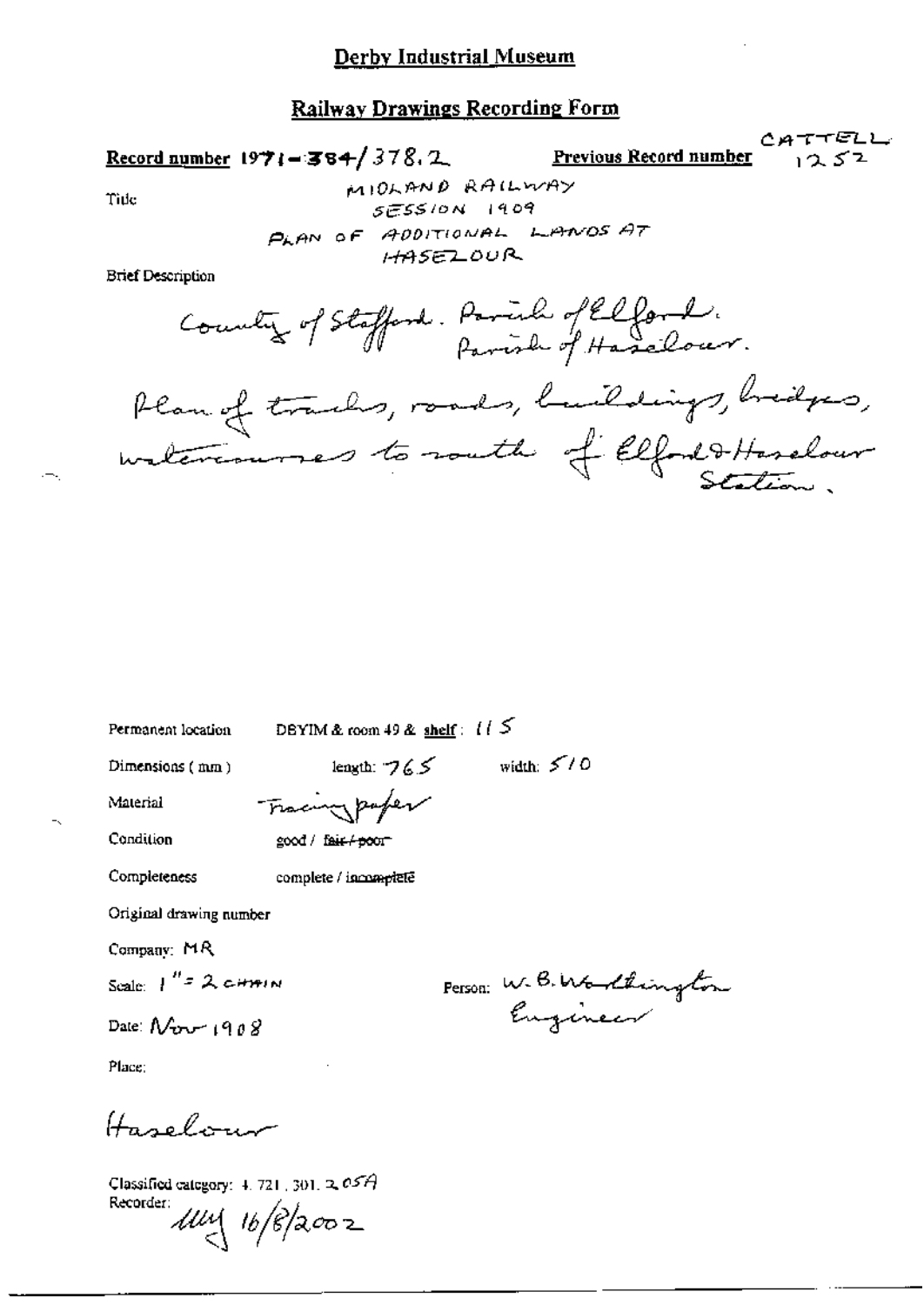Record number  $1971 - 384 / 450$ .

Previous Record number

التقاسم

Title

Elfard & Haselour

**Brief Description** 

Plan of land to rout of

Permanent location

DBYIM & room 49 & shelf: 1177

Dimensions (mm)

length:  $425$  width:  $260$ 

Person:

Material Condition Tracky folice good / <del>fair / p</del>oof

complete /  $i$  acomplete  $-$ 

Completeness

Original drawing number

Company:

Scale:  $1'' = 3.156$  chains

Date:

Place:

Elfont & Herelow

Classified category: 4, 721, 301,  $205A$ Recorder:  $Aee_{11}|11|2003$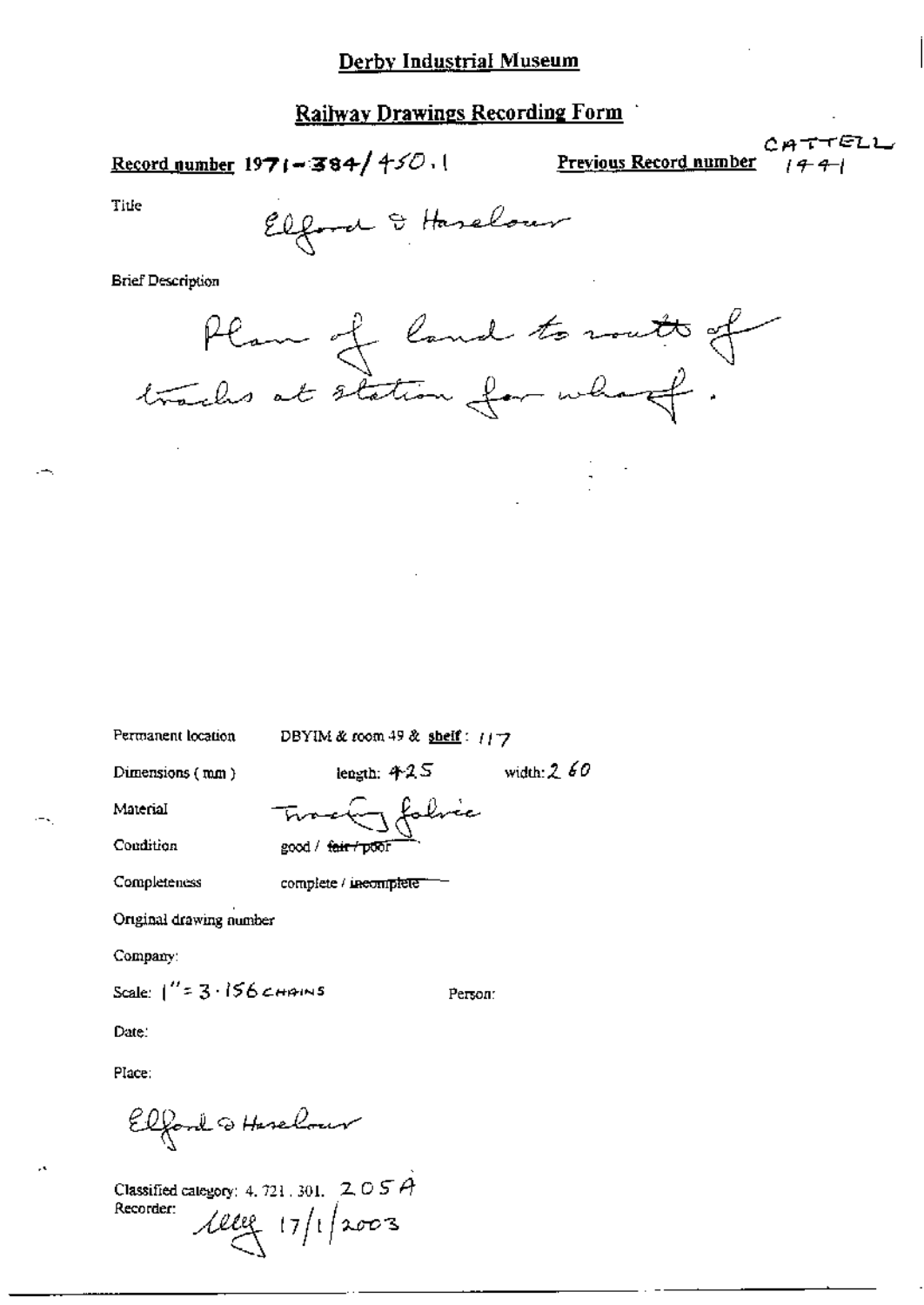#### Railway Drawings Recording Form

Record number  $1971 - 384 / 450.2$ 

Previous Record number

rell 144-1

Title

Elford & Hastour

**Brief Description** 

s,

Rofer Sheet:<br>Details of land parchase.  $10.20$   $267.17.6$ 

Permanent Iocation

DBYIM & room 49 & shelf:  $\bullet$  029  $\bullet$   $\beta$   $\sigma$   $\sim$  58310

length:  $205$  width:  $336$ 

Dimensions (mm)

Poper

Condition

Completeness

Material

good / fair / poor

complete / tincomplete

Original drawing number

Company:

Scale:

Person:

Place:

Date:

Elford & Hanelour

Classified category: 4, 721, 301,  $2 \circ 5$  A Recorder *WWG* 24/1/2003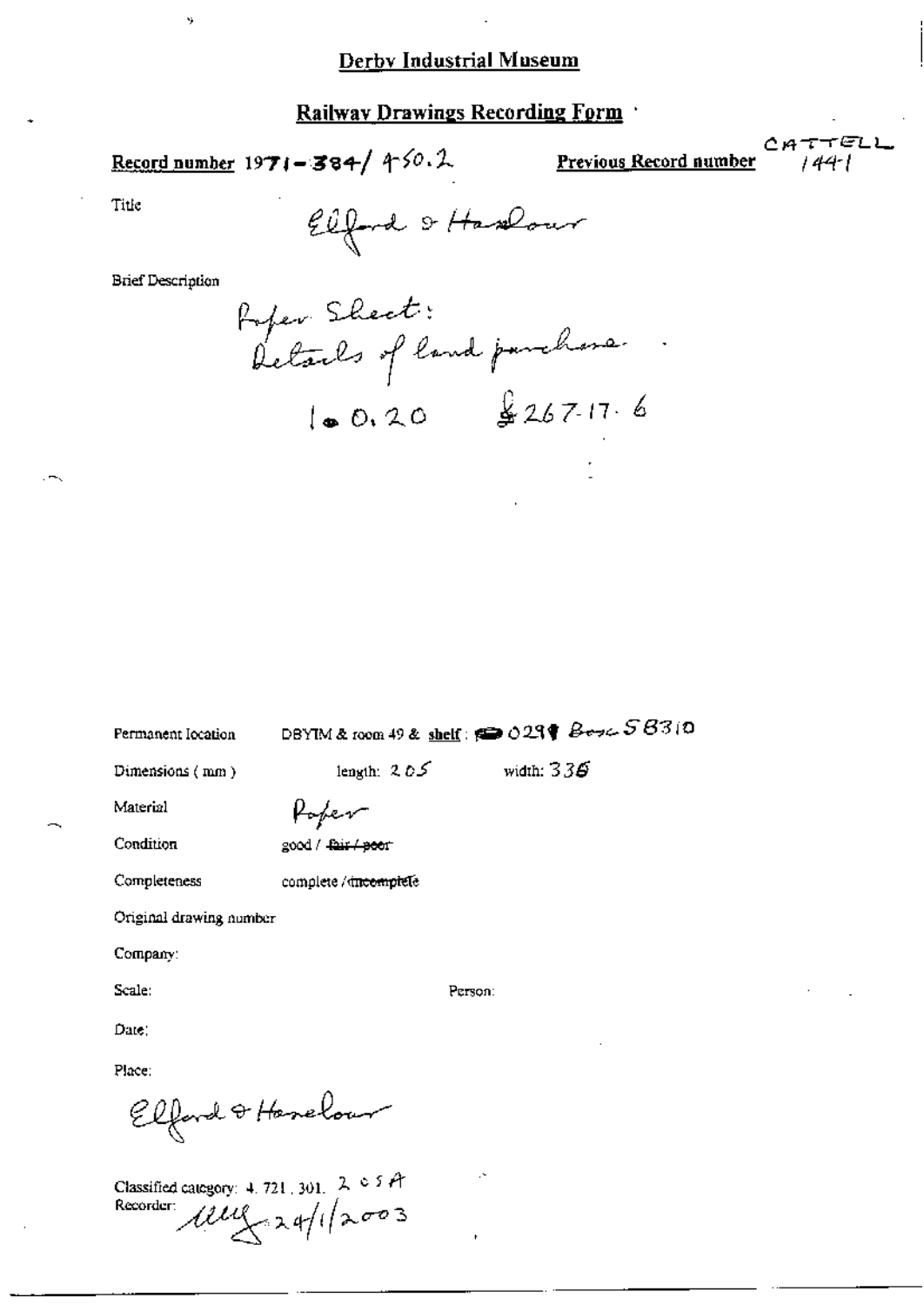Record number  $1971 - 384 / 450.3$ 

Previous Record number

Quantity & Price.<br> $1a - 20b$ ,  $2267-17-6$ .

TELL  $CAT$  $1441$ 

 $\Lambda$ 

ł

Title

Elford & Harelow

**Brief Description** 

Poper Sheet.

Retails of

| Permanent location      |                       | DBYIM & room 49 & shelf: 45, 029 & Booc, 5B310 |
|-------------------------|-----------------------|------------------------------------------------|
| Dimensions (mm)         | length: $2.05$        | width: $336$                                   |
| Material                |                       |                                                |
| Condition               | good / fair / poor    |                                                |
| Completeness            | complete / incomplete |                                                |
| Original drawing number |                       |                                                |
| Company:                |                       |                                                |
| Scale:                  |                       | Person:                                        |
| Date                    |                       | f,                                             |
| Place:                  |                       |                                                |
|                         | Elford & Harelow      |                                                |

Classified category: 4, 721, 301, 205 P Recorder:  $\mu$ uy 24/1/2003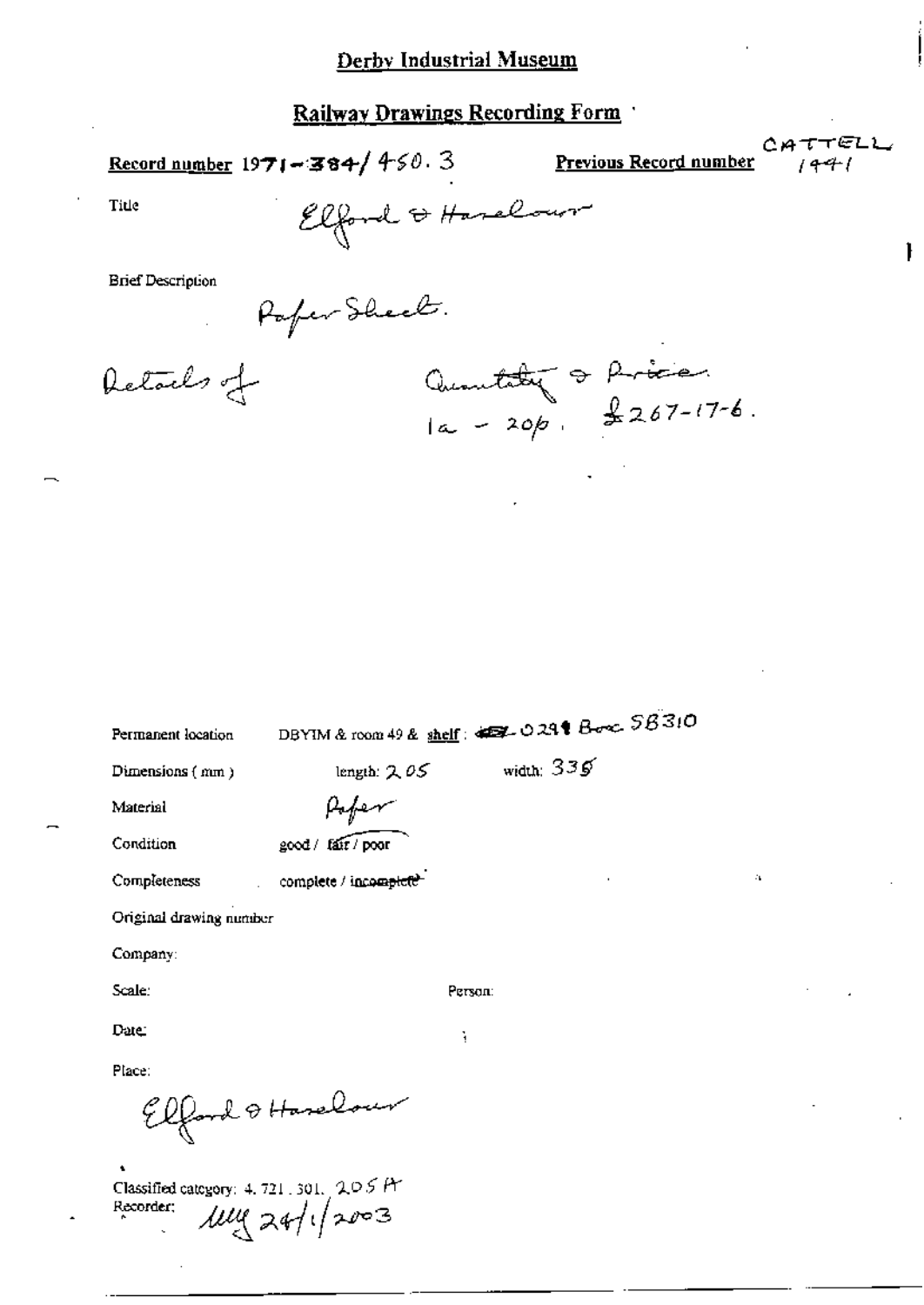Previous Record number MRP132/435 Record number 1997-5/39t Plan shewing Road at Tamworth belonging to the Midland Title Railway Company **Brief Description** Plan showing road from Station to Bowlidge Street/Cole Hell, proponed to be dedicated to the public. Permanent location DBYIM & room 49 & shelf: 7.5 length:  $775$  width: 33) Dimensions (mm) poperoufoloic Material Condition good / tair/poor complete / incomplete Completeness Original drawing number  $\times$  4-83 (775) Company:  $M$  R Scale:  $1'' = 224400s$ Person: -

Date:  $\overline{J}_{\overline{a}}$   $\overline{J}_{\overline{a}}$   $\overline{J}_{\overline{a}}$   $\overline{J}_{\overline{a}}$   $\overline{J}_{\overline{a}}$   $\overline{J}_{\overline{a}}$   $\overline{J}_{\overline{a}}$   $\overline{J}_{\overline{a}}$   $\overline{J}_{\overline{a}}$   $\overline{J}_{\overline{a}}$   $\overline{J}_{\overline{a}}$   $\overline{J}_{\overline{a}}$   $\overline{J}_{\overline{a}}$   $\overline{J}_{\overline{a}}$   $\overline{$ 

Place:

Fancoorth

Classified category: 4, 721, 301, 205 A Recorder: 114/2 20/2/98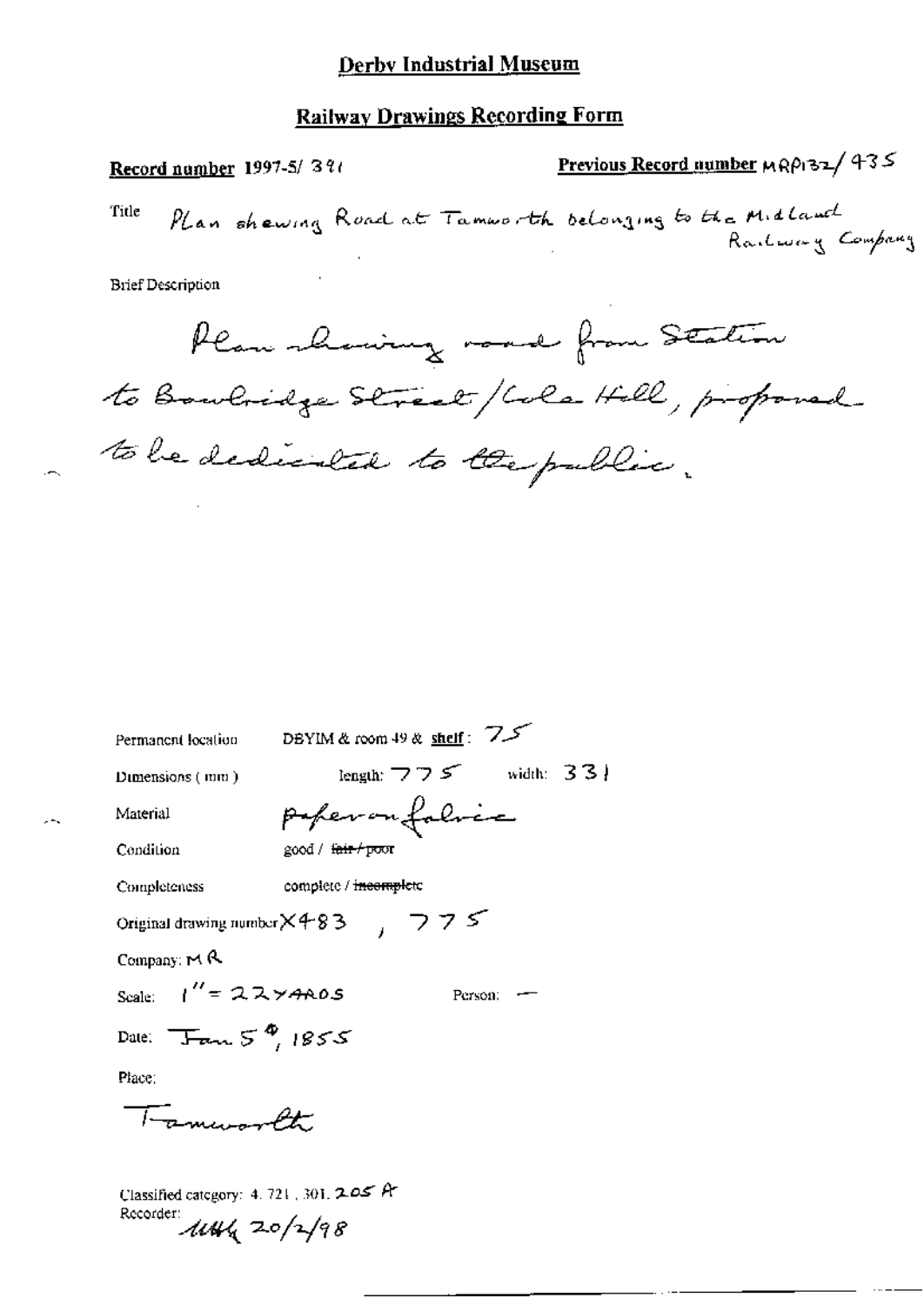CATTELL Record number  $1971 - 384 / 386.1$ Previous Record number Land for Tank for .... Title  $TAM = -$ **Brief Description** Commity of Stafford County of Warnich Grammorth .<br>Foundip of Bolshall of Fammorth .<br>Township of Bolshall of lesseste . Township of Wigginton (Formerly Tourship / Bolehall) Plan of part of develop-Biomingham rooter charing tracks, roads, hidges, boundaries, Plat of land, shaded pink, on eart ride oftraches at 22MSOCH for pumping housefor watertroughs. Part of professed zundtoon for zoung LNWR to would show as cartherinks.  $P. 7.0$ DBYIM & room 49 & shelf:  $1/\zeta$ Permanent location width:  $535$ length:  $310$ Dimensions (mm) Paper Etin Material eand fair / poor-Condition Completeness complete / incomplete Original drawing number Company: Scale:  $1^{k}$  = 2 crains Person: Date: Place:  $27540 - 2340$ Engangement B Classified category: 4, 721, 301,  $205A$ ,  $204A$ Recorder uny 9/8/2002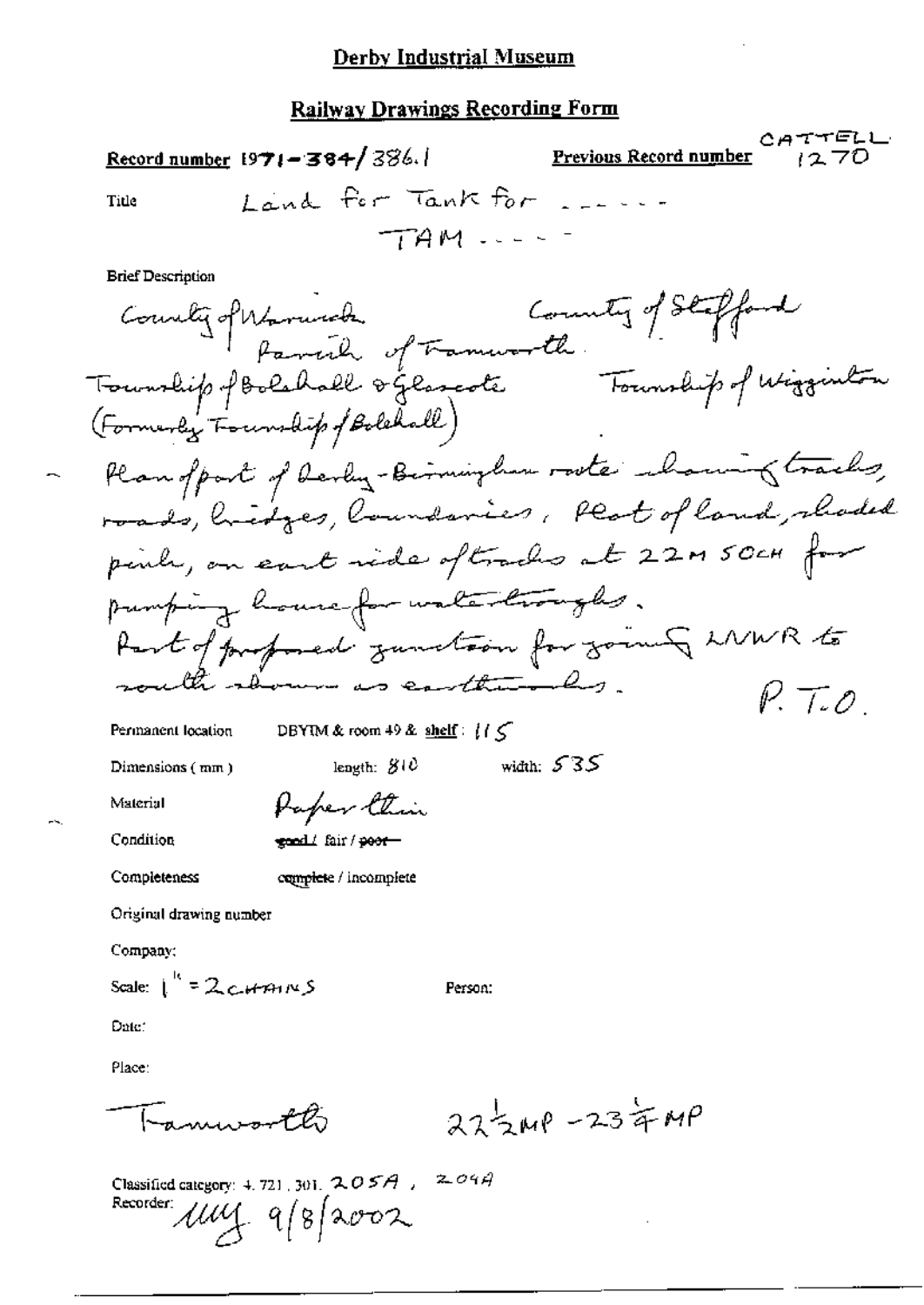#### **Railway Drawings Recording Form**

 $CATTELL$ Record number 1971-384/386.2 Previous Record number  $1260$ MIOLAND RAILWAY Tide SESSION 1909 PLAN OF ADDITIONAL LANDS AT  $-TAMWORTH$ **Brief Description** County of Stafford, Parish of Wigginton. Tracing of port of Rever Beimingham router north of Transvorth shawing tracks with - waterbraught and pumping stations on

land purchase shown on 1971-384/386.1

Permanent location

DBYIM & room 49 & shelf:  $115$ 

Dimensions (mm)

length:  $815$  width:  $540$ 

Material Condition

Tracing poper good / fair / poor

complete / incomplete

Original drawing number

Company;

Completeness

Scale:  $\int_0^{t} z \, \mathcal{L} \, dt dm$ Date:  $N_{\rm env}$  1908

Person W Butarthington

Place:

Farmer the

Classified category: 4, 721, 301.,  $205A$ ,  $209A$ Recorder:  $\mu v_{\lambda} q/g/2002$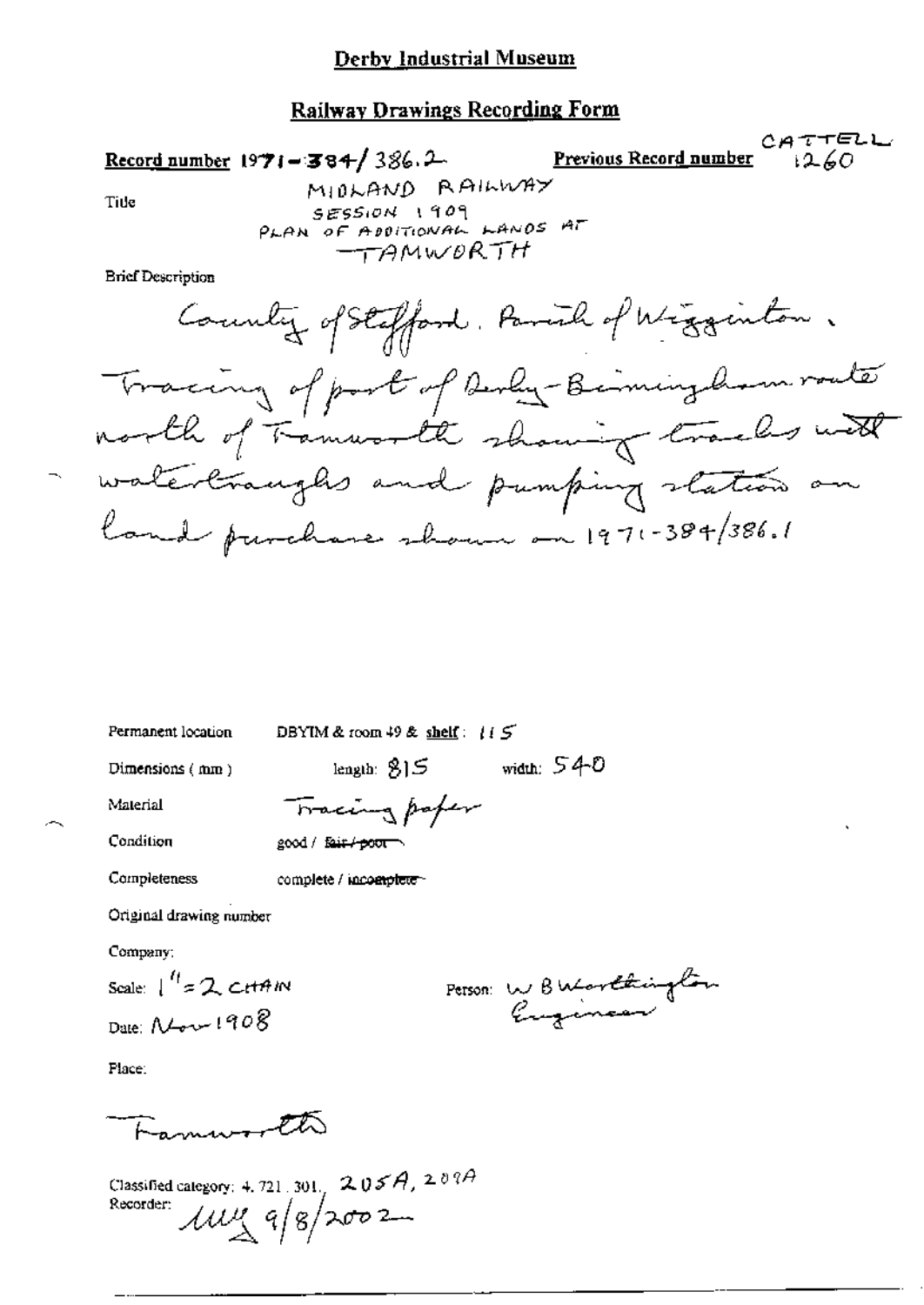## **Railway Drawings Recording Form**

Record number 1997-5/4-67.

Title

**Brief Description** 



| DBYIM & room $49$ & shelf: $79$<br>Permanent location                                                                                                    |              |
|----------------------------------------------------------------------------------------------------------------------------------------------------------|--------------|
| length: $545$<br>Dimensions $(mn)$                                                                                                                       | width: $375$ |
| Poper on folice<br>Material                                                                                                                              |              |
| Condition<br>eood / <del>face coor</del>                                                                                                                 |              |
| complete / incomplete<br>Completeness                                                                                                                    |              |
| Original drawing number $\rho_H + 626$                                                                                                                   |              |
| Company: $\mathsf{M} \mathsf{R}$<br>scale: $1'' = 60$ $\epsilon$ $\epsilon$ $\epsilon$ $\tau$<br>Person:<br>Date: April 24th 1878<br>Place:<br>Wilnecote |              |
| Classified category: 4, 721, 301, $205$ A<br>Recorder: <i>LUC</i> S 3/4/1998                                                                             |              |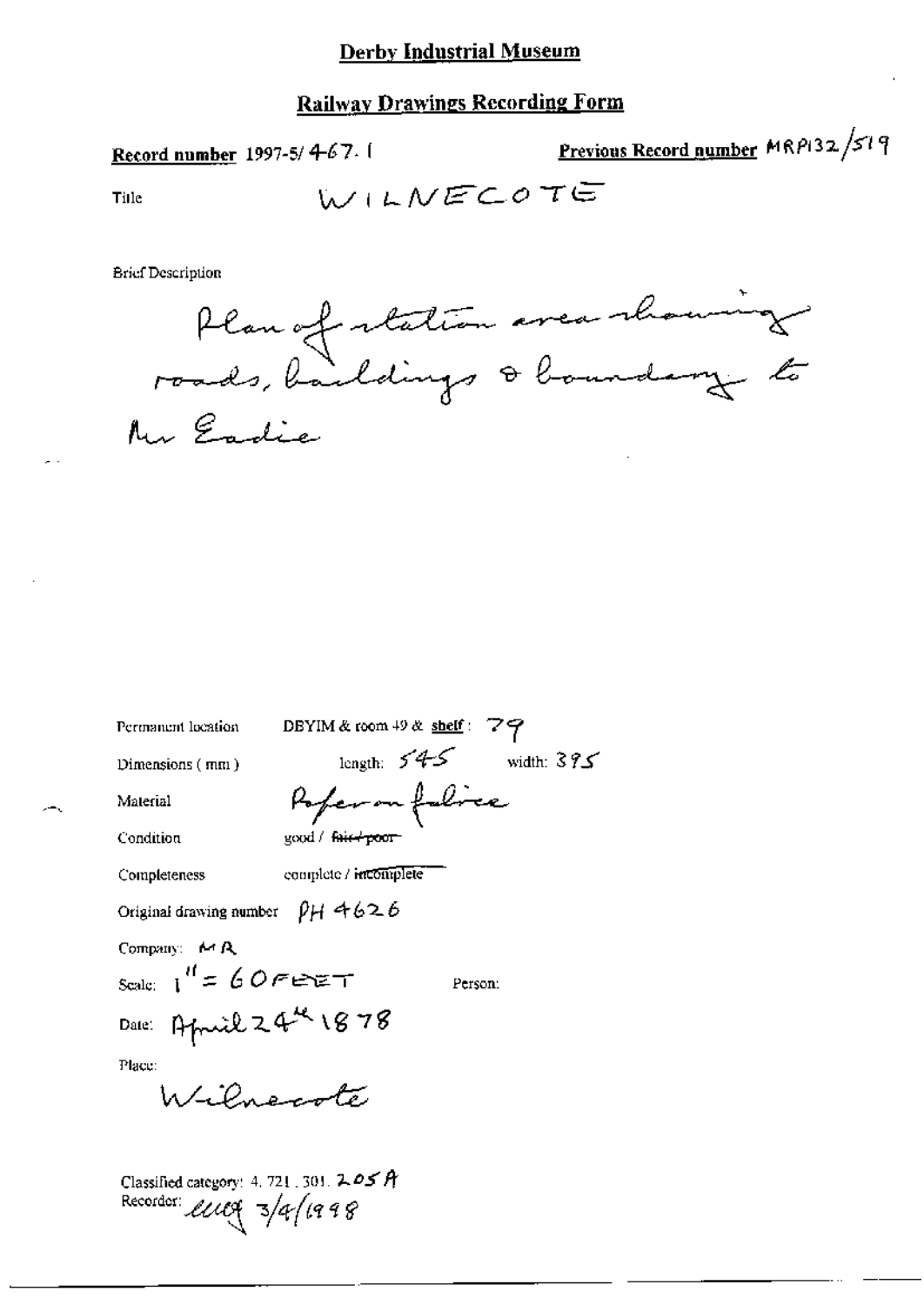Previous Record number MRP132/519

Record number 1997-5/ 4-6-7, 2.

Plan of Garden<br>at

**Brief Description** 

Title

Permanent location

DBYIM & room 49 & shelf:  $79$ 

Dimensions (mm)

length:  $60^\circ$  width:  $395^\circ$ Ilvie

Material Condition

Completeness

complete / incomplete

Original drawing number

Company: MR

Scale:  $\int^{T_1}$   $\leq$  10  $\in$  EET

Person:

 $1495$ 

Date: April  $2^{-d}$  1878

Place:

Wilmeeste

Classified category:  $4.721$ ,  $301$ ,  $2.25$  A Recorder une 3/4/1995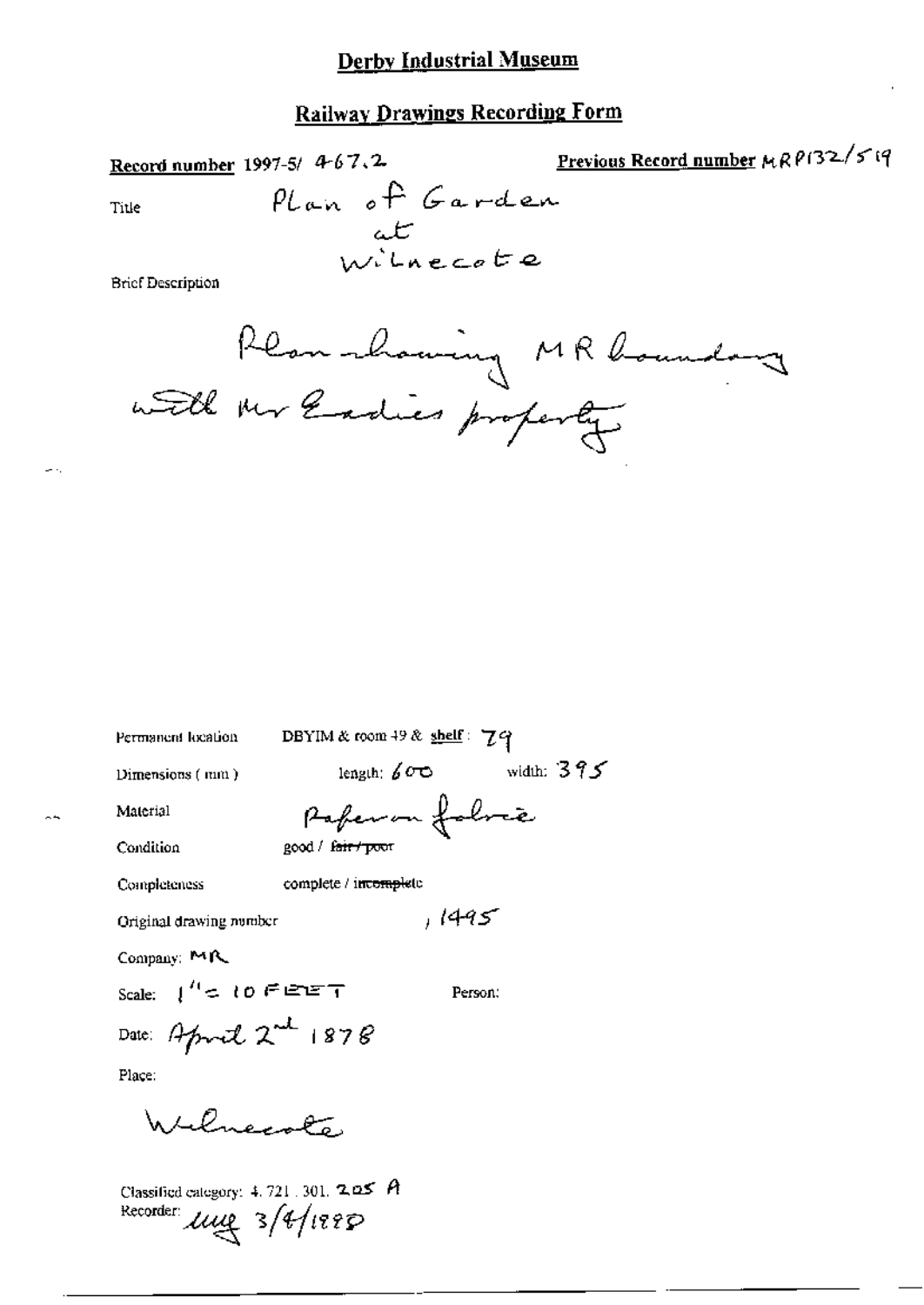#### **Railway Drawings Recording Form**

Record number 1997-5/1184.

**Previous Record number** 

Title

MIOLAND RAILWAY WHITACRE & HAMPTON BRANCH LAND PLAN

**Brief Description** 

County of Warnich, Period of Shustobe. Route from Whitane Station on near curre<br>Revlag: Birmingbour, oute adjoint in retation.<br>Single track on double formation:<br>Landowners: Randall FT Croscall. WS Dugdale Edus.

| Permanent location                                                       | 73<br>DBYIM & room $\Theta$ & shelf: $560.10$ |  |
|--------------------------------------------------------------------------|-----------------------------------------------|--|
| Dimensions (mm)                                                          | width: $52.5$<br>length: $820$                |  |
| Material                                                                 | Rafer, Hard cover                             |  |
| Condition                                                                | good / fair / poer                            |  |
| Completeness                                                             | complete/incomplete Rear averer nerraing      |  |
| Original drawing number $-748$                                           | Freeho-blue                                   |  |
| Company: $M \mathbb{R}$                                                  | Boundary - red                                |  |
| Scale: $1'' = 2$ c $\theta$ (N $\sigma$                                  | Station -yellow<br>Person:                    |  |
| Date: $190 - 7$                                                          |                                               |  |
| Place:                                                                   | $OMP - \frac{2}{3}MP$                         |  |
| Whitacre                                                                 |                                               |  |
| Sention                                                                  |                                               |  |
| Classified category: 4, 721, 301, $2OSA$<br>Recorder:<br>$1446 - 262006$ |                                               |  |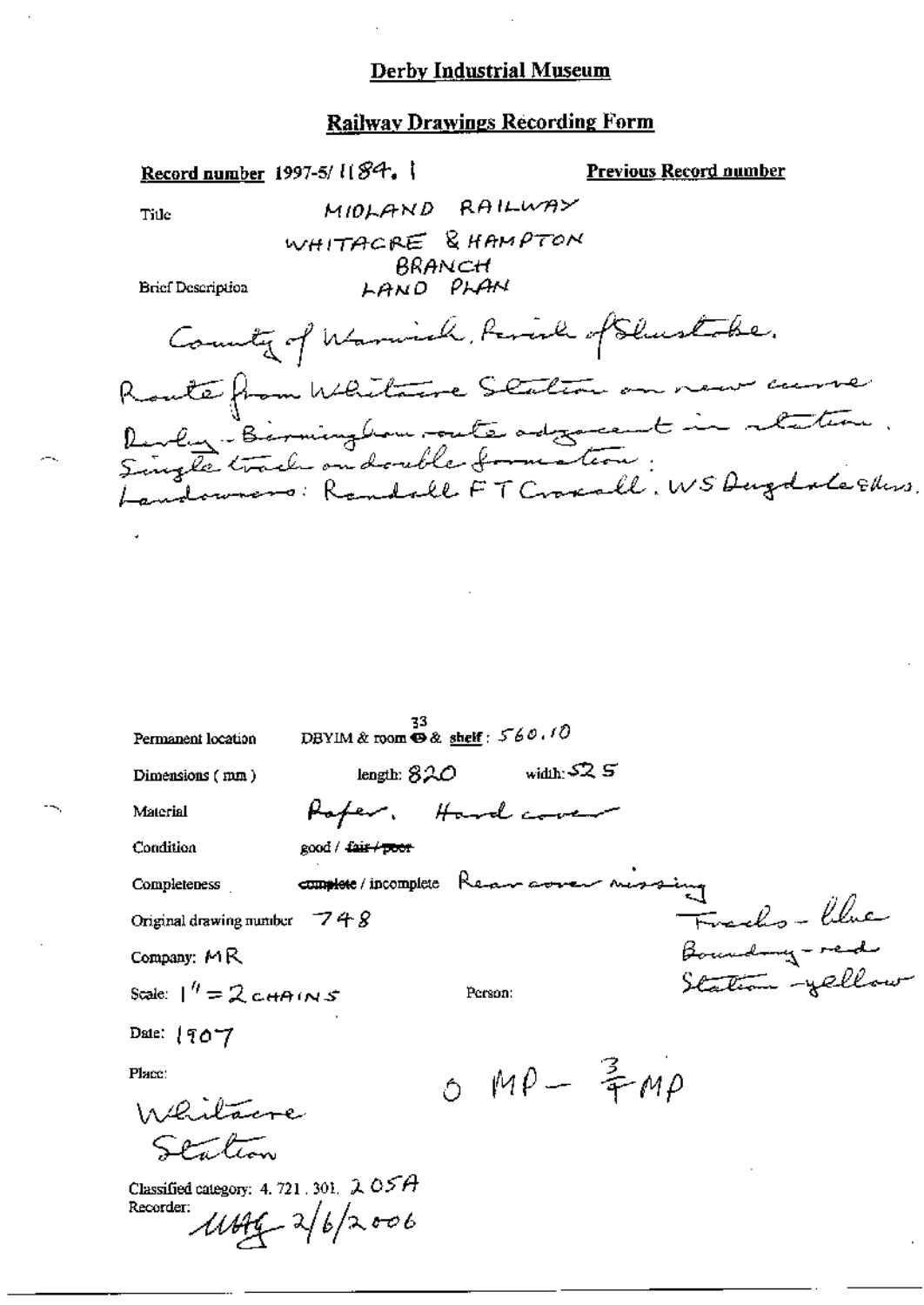#### **Railway Drawings Recording Form**

Record number 1997-5/ 1(84.2 Previous Record number MIDLAND RAILWAY Title WHITACRE & HAMPTON BRANCH LAND PLAN **Brief Description** County of Warning. Parish of Shurtoke. Route through country. Landowners WSQNers Rugdale.

| Permanent location                                 | 33<br>DBYIM & room $\overline{\boldsymbol{\Theta}}$ & shelf: $560.10$ |
|----------------------------------------------------|-----------------------------------------------------------------------|
| Dimensions (mm)                                    | width: $52.5$<br>length: $820$                                        |
| Material                                           | Paper, Handcover                                                      |
| Condition                                          | good / fair / poor                                                    |
| Completeness                                       | <del>august</del> e/incomplete Rear cover mossing                     |
| Original drawing number $\overline{7}$ + $\hat{8}$ | Franks-blue<br>Bounding-red                                           |
| Company: MR                                        |                                                                       |
| Scale: $1'' = 2$ chains                            | Person:                                                               |
| Date: $\{90\}$                                     |                                                                       |
| Place:                                             | $2 M P - 12 M P$                                                      |
|                                                    |                                                                       |

Classified category: 4, 721, 301,  $205A$ Recorder:  $1144 - 16/2006$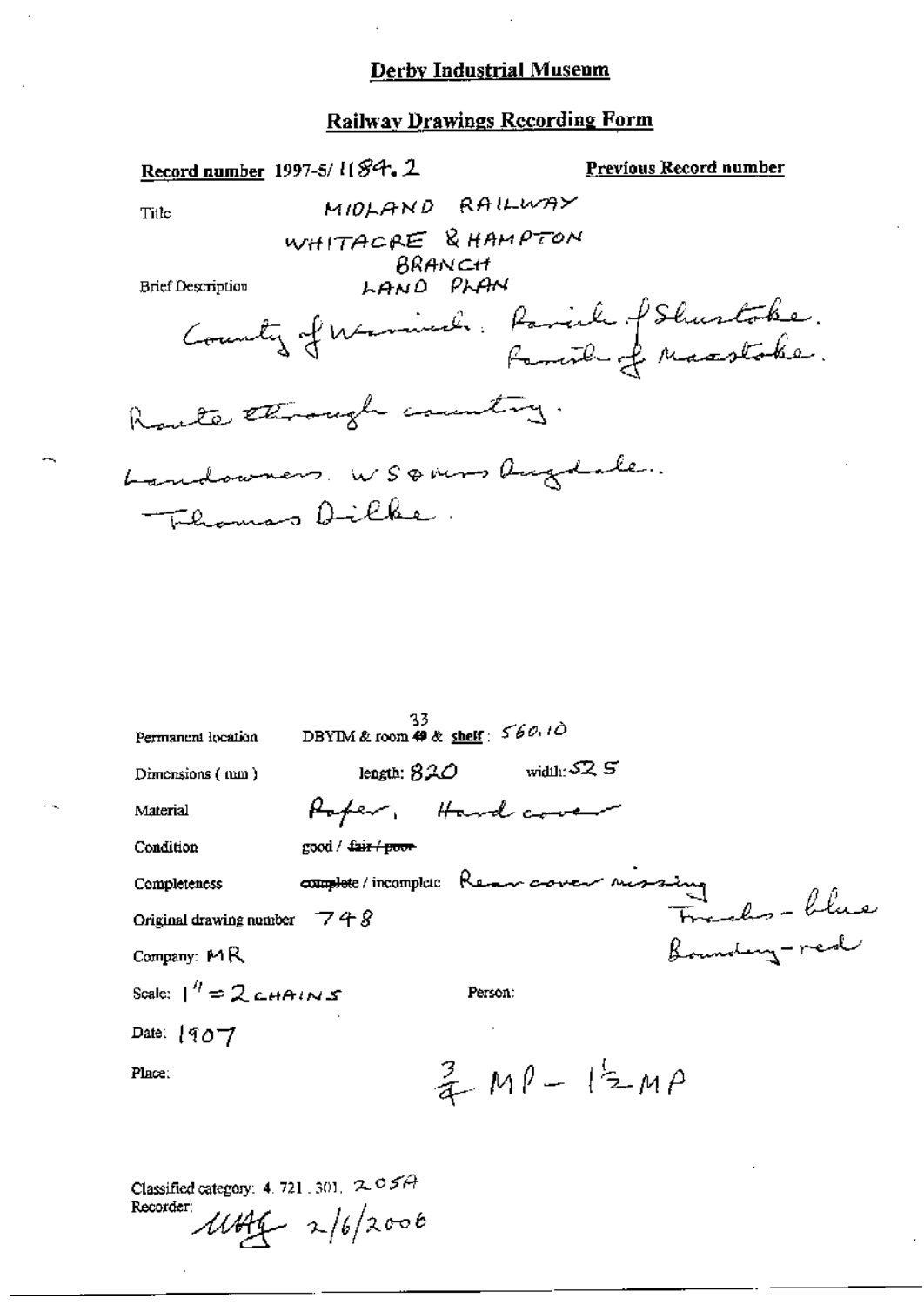l,

# **Railway Drawings Recording Form**

| Record number 1997-5/1184. 3                                                                 | <b>Previous Record number</b> |
|----------------------------------------------------------------------------------------------|-------------------------------|
| MIDLAND RAILWAY<br>Title                                                                     |                               |
| WHITACRE & HAMPTON<br>BRANCH<br><b>Brief Description</b><br>LAND PLAN                        |                               |
| County of Warnicell                                                                          |                               |
| Family Masstoke. Parish of Coleshill.                                                        |                               |
| Roake passing over River Bly the, through                                                    |                               |
| Colashill Station Q L C. Passing over R Blytte                                               |                               |
| twice.                                                                                       |                               |
| Landowners: TDilke. RtHon Land of Digby.                                                     |                               |
| REHon Chandroional Leigh.                                                                    |                               |
|                                                                                              |                               |
| 33.<br>DBYIM & room $\mathcal{R} \& \underline{\text{shell}}$ : 560.10<br>Permanent location |                               |
| length: $820$ width: $525$<br>Dimensions (mm)                                                |                               |
| Haper. Hand cover<br>Material                                                                |                               |
| good / <del>fair / poor</del><br>Condition                                                   |                               |
| <b>Emploie</b> /incomplete Removement mostage<br>Completeness                                |                               |
| Original drawing number $-748$                                                               | Tracks-blue                   |
| Company: $MR$                                                                                | boundary need                 |
| Scale: $1''=Z$ c HAINS<br>Person:                                                            | Building-yellow               |
| Date: $ 90^{\circ}7 $                                                                        |                               |
| Place:<br>$12 MP - 34 MP$                                                                    |                               |
| Colorbill<br>Station                                                                         |                               |
| Classified category: 4. 721. 301. $\lambda$ $\sigma$ $\sigma$ $\rightarrow$                  |                               |
| Recorder:<br>$11146 - 2/6/2006$                                                              |                               |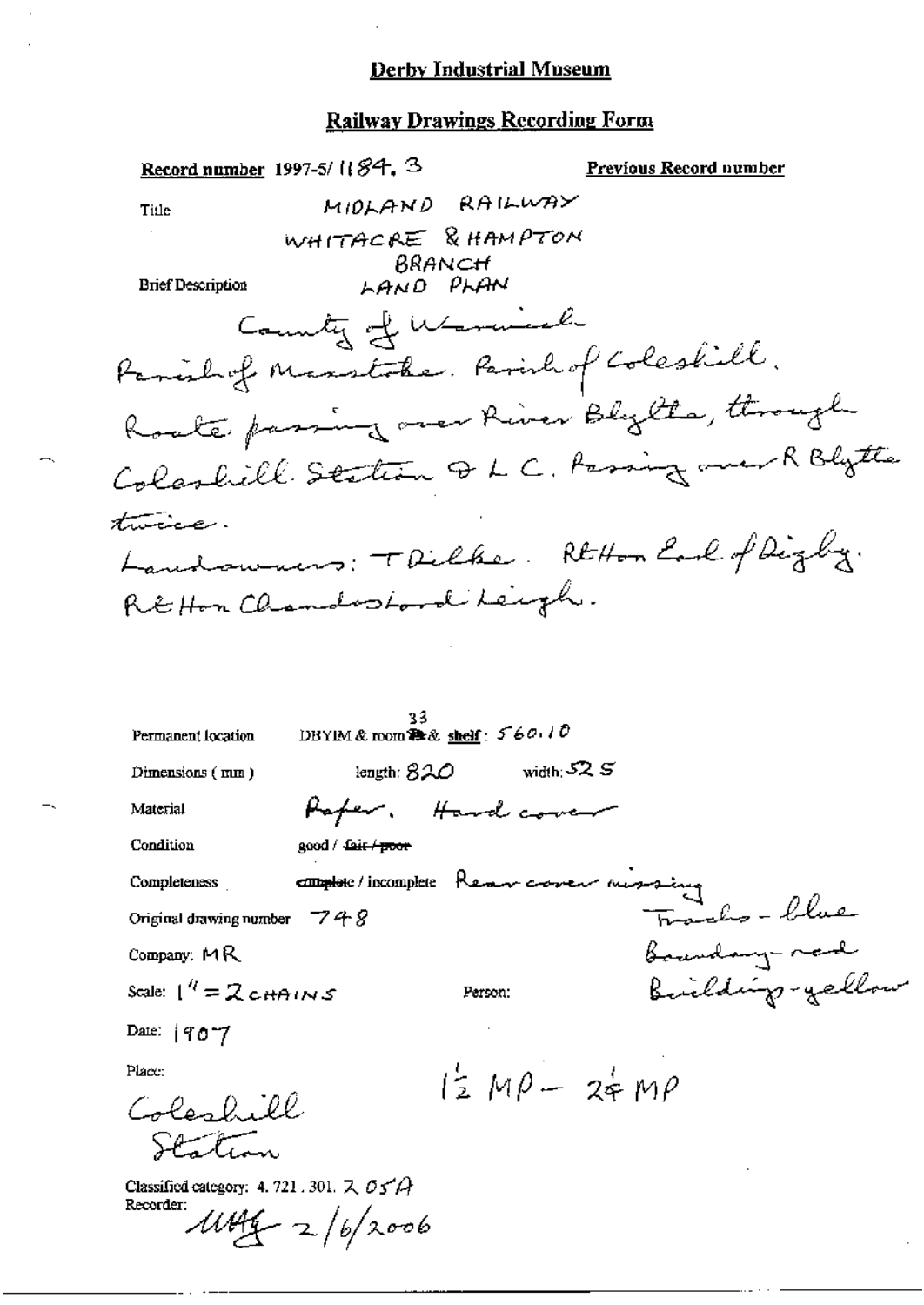## **Railway Drawings Recording Form**

| Record number 1997-5/ $184.4$                  |                                                 |                            | Previous Record number                 |
|------------------------------------------------|-------------------------------------------------|----------------------------|----------------------------------------|
| Title                                          |                                                 | MIOLAND RAILWAY            |                                        |
|                                                | WHITACRE & HAMPTON                              |                            |                                        |
| <b>Brief Description</b>                       | BRANCH<br>LAND PLAN                             |                            |                                        |
|                                                |                                                 |                            |                                        |
|                                                |                                                 |                            | County of Warnich. Parish of Maxstabe. |
|                                                |                                                 |                            | Route through country, have blytte     |
|                                                |                                                 |                            | diverted along now out for 200 gards.  |
|                                                |                                                 |                            | Landowners: Rt Hon Larl of Righty.     |
|                                                |                                                 |                            | Thomas Dilhe. Rtton Chardoopord Leigh, |
|                                                |                                                 |                            |                                        |
|                                                |                                                 |                            |                                        |
|                                                |                                                 |                            |                                        |
| Permanent location                             | 33.<br>DBYIM & room $\&$ shelf: $560.10$        |                            |                                        |
| Dimensions (mm)                                |                                                 | length: $820$ width: $525$ |                                        |
| Material                                       | Hoper. Hardcover                                |                            |                                        |
| Condition                                      | $good /$ Cair $\neq$ prove                      |                            |                                        |
| Completeness                                   | <b>Complete</b> / incomplete Rear cover russing |                            |                                        |
| Original drawing number $-748$                 |                                                 |                            | Traches - Une                          |
| Company: MR                                    |                                                 |                            | Boundary - red                         |
| Scale: $1''$ = 2 c (+A $\iota$ N $\mathcal{S}$ |                                                 | Person:                    |                                        |
| Date: 1907                                     |                                                 |                            |                                        |
| Place:                                         |                                                 | $24 MP - 3 MP$             |                                        |
|                                                |                                                 |                            |                                        |

Classified category. 4, 721, 301,  $205A$ Recorder:  $1044 - 2/6/2000$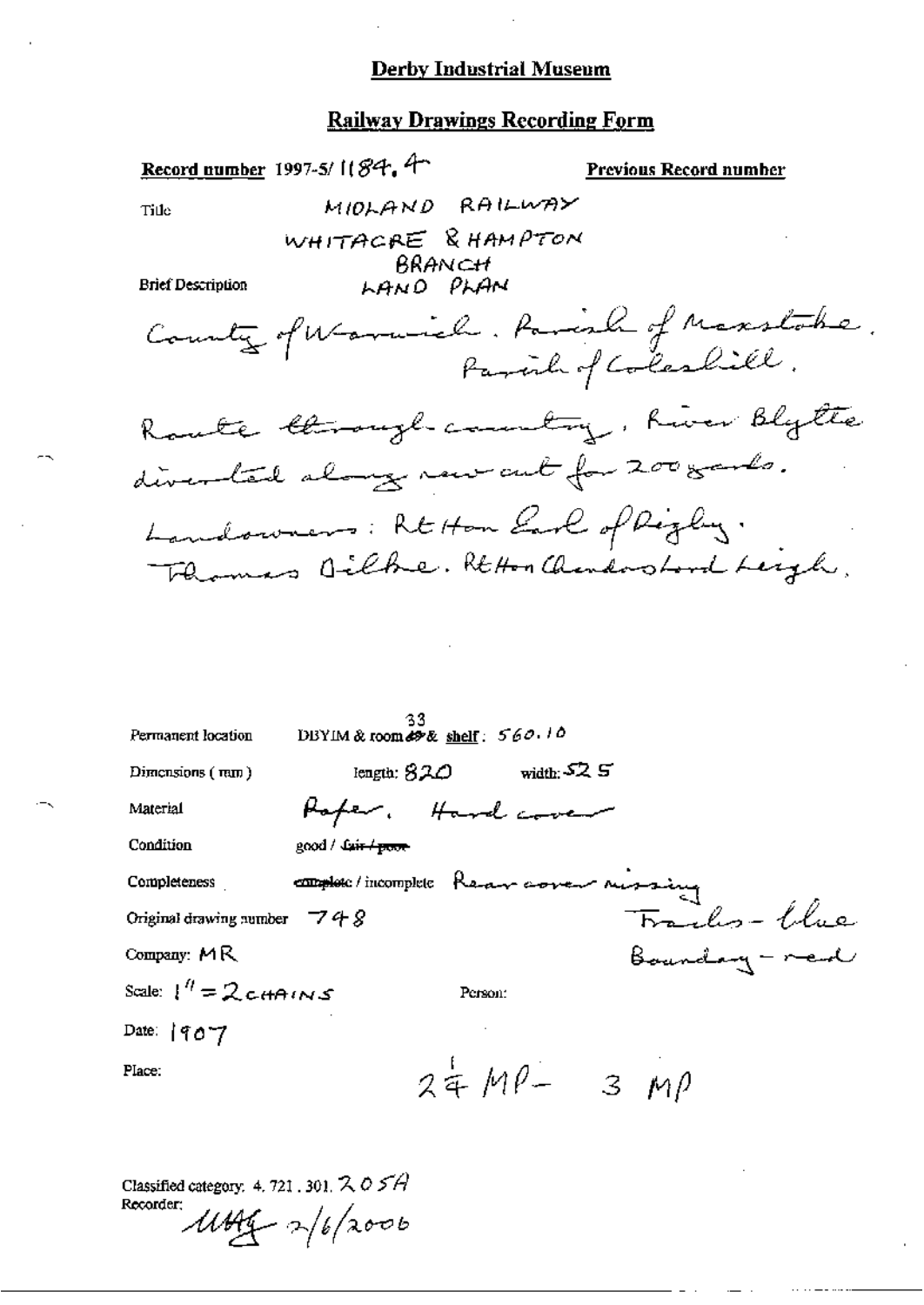## **Railway Drawings Recording Form**

| Eccord number 1997-5/1184.<br><u>Previous Record number</u>                                                                                                                |
|----------------------------------------------------------------------------------------------------------------------------------------------------------------------------|
| MIDLAND RAILWAY<br>Title                                                                                                                                                   |
| WHITACRE & HAMPTON<br>BRANCH<br><b>Brief Description</b><br>LAND PLAN                                                                                                      |
| Country futuriel. Parish of Little Packington.<br>Foral of Coloskill.                                                                                                      |
| Route through country side. Alignment<br>over river bridge changes side<br>Landowners: REHon Earl of Aylenford.<br>Trustees of Wheatlay's Charity.<br>RtHouseave of Digby. |
| 33<br>DBYIM & room $\clubsuit$ & shelf: $560.10$<br>Permanent location<br>width: $52.5$<br>length: $820$<br>Dimensions (mm)<br>Poper. Hard cover<br>Material               |
| Condition<br>good / <del>fair / poor</del>                                                                                                                                 |
| complete/incomplete Rear core nissing<br>748 Frachs-Chie<br>Boundary-red.<br>Completeness                                                                                  |
| Original drawing number $-748$                                                                                                                                             |
| Company: $M R$                                                                                                                                                             |
| Scale: $1'' = 2$ c $\theta$ in $\sigma$<br>Person:                                                                                                                         |
| Date: $190 - 7$                                                                                                                                                            |
| Place:<br>$3 MP - 32 MP$                                                                                                                                                   |

Classified category: 4.721.301. 2.05A<br>Recorder:<br> $\mathcal{M}H_4 \rightarrow 2/6/2006$ 

 $\mathcal{D}_{\mathcal{A}}$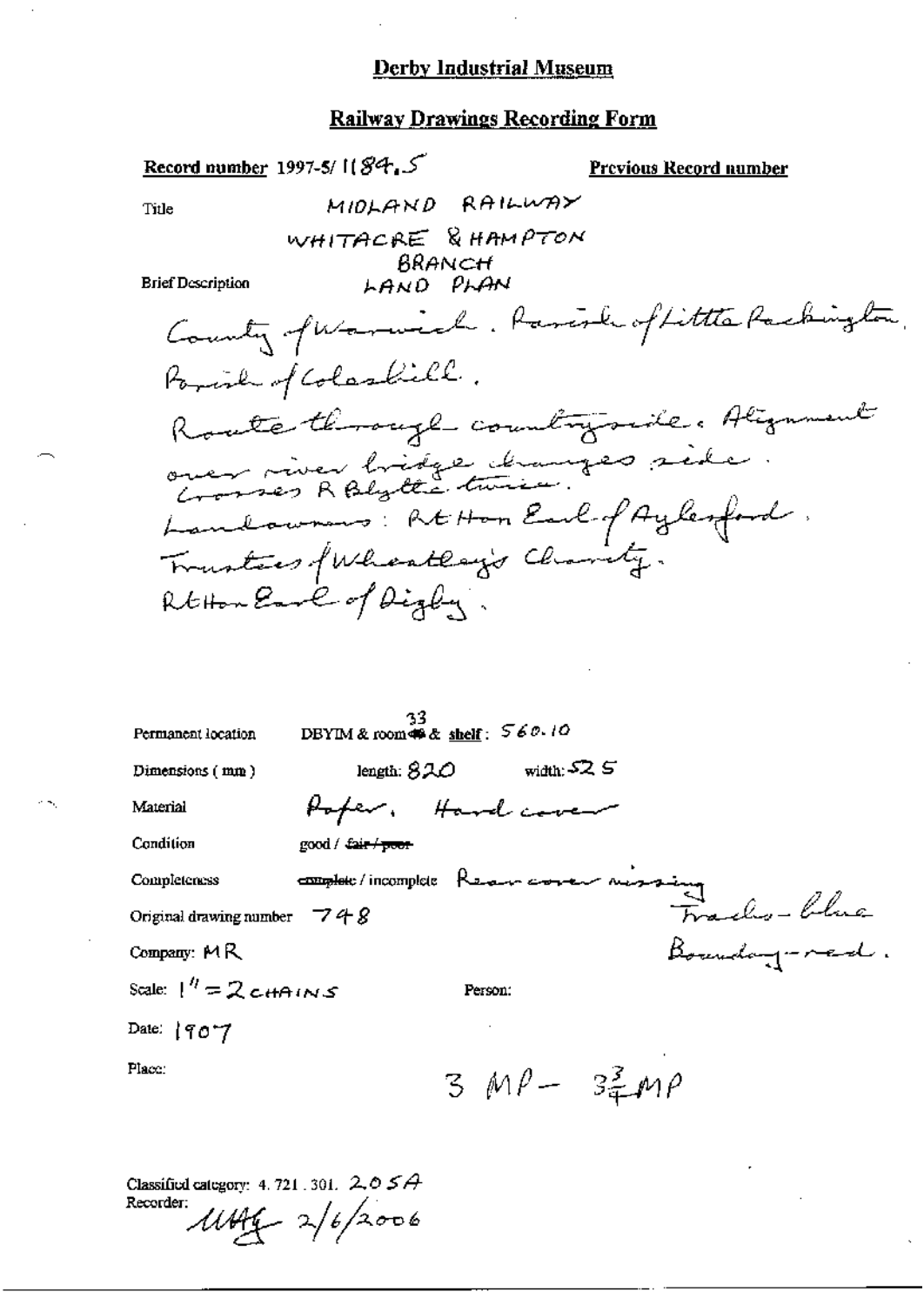#### **Railway Drawings Recording Form**

Record number 1997-5/  $184.6$ 

**Previous Record number** 

Title

MIDLAND RAILWAY WHITACRE & HAMPTON BRANCH

LAND PLAN

**Brief Description** 

County of Warmich. Parcolo of Little Packinglow. Route through countryside. Landswee : Rtton Fle Eure of Aylesford.

| Permanent location                                    | 33.<br>DBYIM & room $48.8$ shelf: $560.10$       |
|-------------------------------------------------------|--------------------------------------------------|
| Dimensions (mm)                                       | width $52S$<br>iength: $820$                     |
| Material                                              | Hoper. Hard cover                                |
| Condition                                             | good / <del>Jair / poor</del>                    |
| Completeness                                          | <b>complete</b> /incomplete Rear averer next ing |
| Original drawing number $-748$                        | Fractis-Clue<br>Boundary-red                     |
| Company: $M_{\rm R}$                                  |                                                  |
| Scale: $1^h = 2$ cHAINS                               | Person:                                          |
| Date: $ 907$                                          |                                                  |
| Place:<br>Little<br>Packinglow                        | $3\frac{2}{3}MP - 42MP$                          |
| Classified category: 4, 721, 301, $205A$<br>Recorder: | $11446 - 2/6/2006$                               |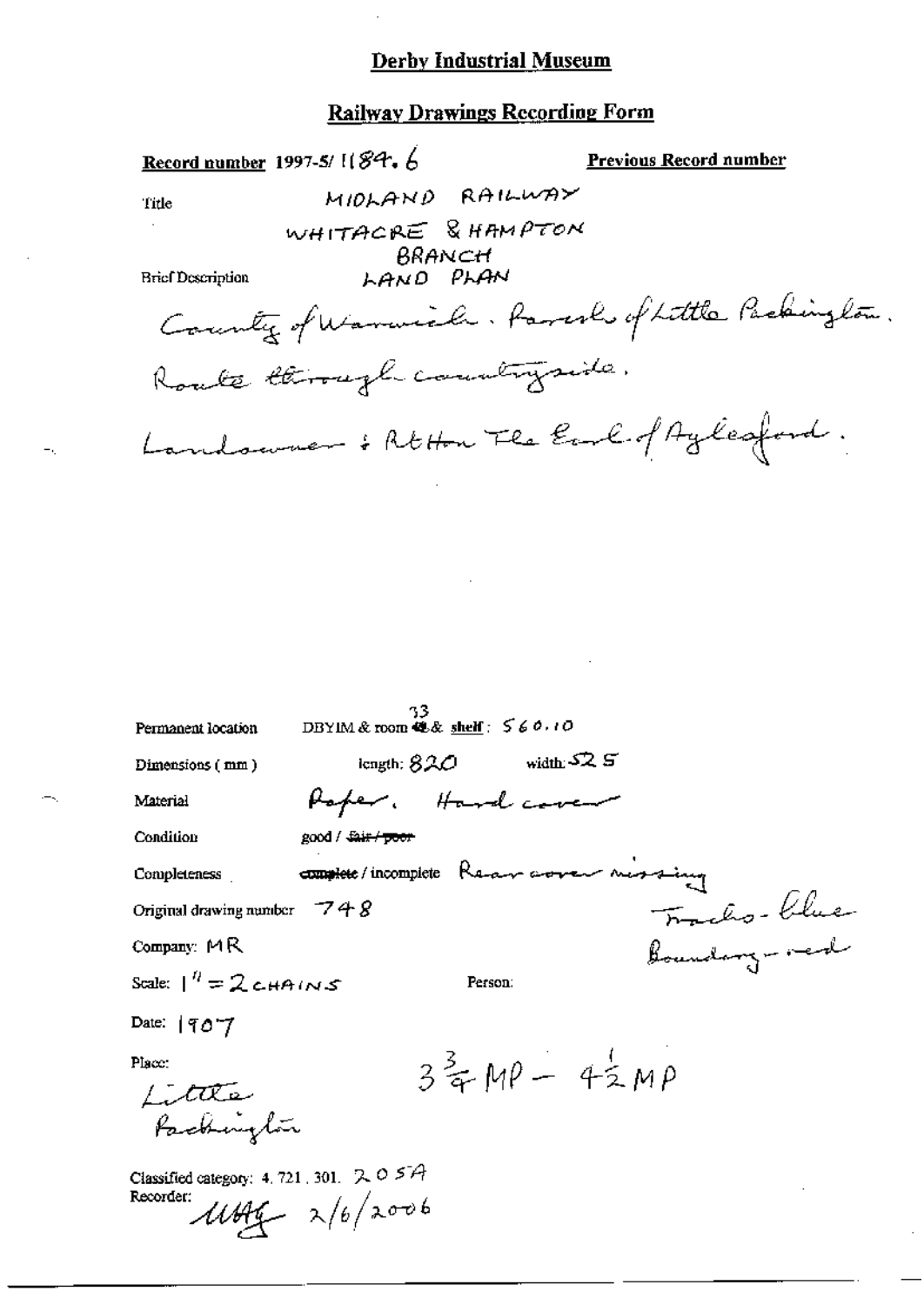#### **Railway Drawings Recording Form**

Record number 1997-5/1184.7 Previous Record number MIOLAND RAILWAY Title WHITACRE & HAMPTON BRANCH LAND PLAN **Brief Description** County of Warnick. Parish of Bickenhill, Farish (Great Perkington, Route terrorege countryside. Aubington

| Permanent location                                      | DBYIM & room @ & shelf: 560,10         |
|---------------------------------------------------------|----------------------------------------|
| Dimensions $(mm)$                                       | width: $525$<br>iength: $820$          |
| Material                                                | Raper. Hand cover                      |
| Condition                                               | good / <i>fai<del>r / poor</del></i>   |
| Completeness                                            | complete/incomplete Rear cover mossing |
| Original drawing number $\overline{7}$ + $\overline{8}$ | Franks-blue<br>Boundary-red            |
| Company: $M R$                                          |                                        |
| Scale: $1'' = 2$ c $\theta$ in $\sigma$                 | Person:                                |
| Date: $190 - 7$                                         |                                        |
| Place:                                                  | $42MP - 54MP$                          |
|                                                         |                                        |
|                                                         |                                        |

Classified category: 4, 721, 301,  $205A$  $100 - 2/6/2006$ Recorder: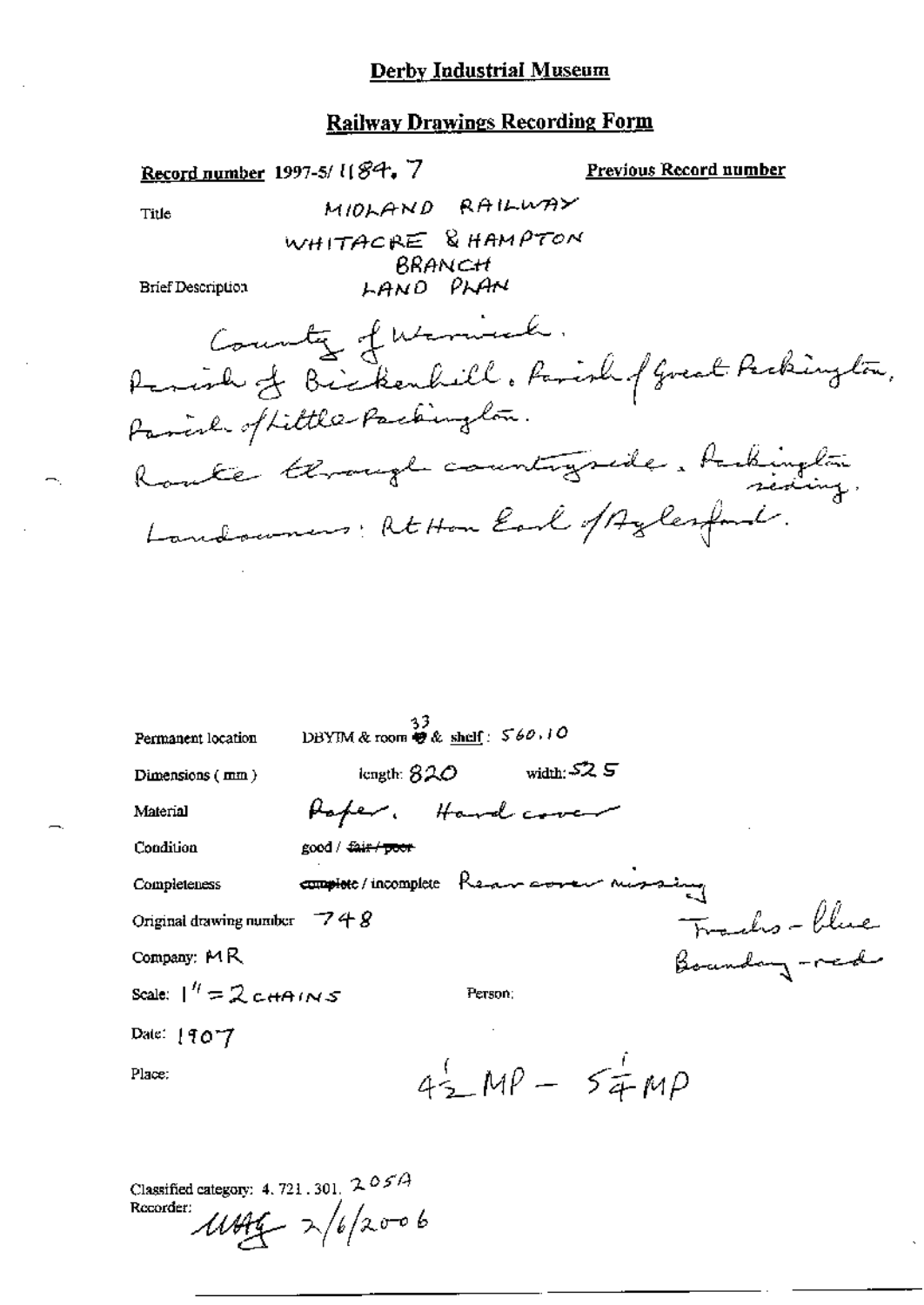$\overline{a}$ 

ж,

## **Railway Drawings Recording Form**

|                                                         | Record number 1997-5/ $\iota$ [ $\mathcal{B}$ 4. $\mathcal{B}$ |                                           | Previous Record number                   |
|---------------------------------------------------------|----------------------------------------------------------------|-------------------------------------------|------------------------------------------|
| Title                                                   |                                                                | MIDLAND RAILWAY                           |                                          |
|                                                         | WHITACRE & HAMPTON                                             | BRANCH                                    |                                          |
| <b>Brief Description</b>                                |                                                                | LAND PLAN                                 |                                          |
|                                                         |                                                                |                                           | County of Warnish, Parish of Bichenlill. |
|                                                         | Rante Chrough country wide                                     |                                           |                                          |
| Lannabournmen                                           |                                                                |                                           |                                          |
|                                                         |                                                                |                                           | The Right Hom The Earl of Aylesford.     |
|                                                         |                                                                |                                           |                                          |
|                                                         |                                                                |                                           |                                          |
|                                                         |                                                                |                                           |                                          |
|                                                         |                                                                |                                           |                                          |
|                                                         |                                                                |                                           |                                          |
|                                                         |                                                                |                                           |                                          |
| Permanent location                                      | 33                                                             | DBYIM & room $\triangle$ & shelf $560.10$ |                                          |
| Dimensions (mm)                                         |                                                                | length; $820$ width: $525$                |                                          |
| Material                                                |                                                                | Hoper. Hand cover                         |                                          |
| Condition                                               | good / fair / poor                                             |                                           |                                          |
| Completeness                                            | complete/incomplete Renew cover mussing                        |                                           |                                          |
| Original drawing number $\overline{7}$ + $\overline{8}$ |                                                                |                                           | Franks-line<br>Boundary-rad              |
| Company: $M$ R                                          |                                                                |                                           |                                          |
| Scale: $\frac{1}{1}$ = 2 cHAINS                         |                                                                | Person:                                   |                                          |
| Date: $(907)$                                           |                                                                |                                           |                                          |
| Place:                                                  |                                                                |                                           | $54 MP - 6 MP$                           |
|                                                         |                                                                |                                           |                                          |
|                                                         |                                                                |                                           |                                          |
|                                                         |                                                                |                                           |                                          |

ä,

Classified category: 4.721.301.205A<br>Recorder:  $\mu$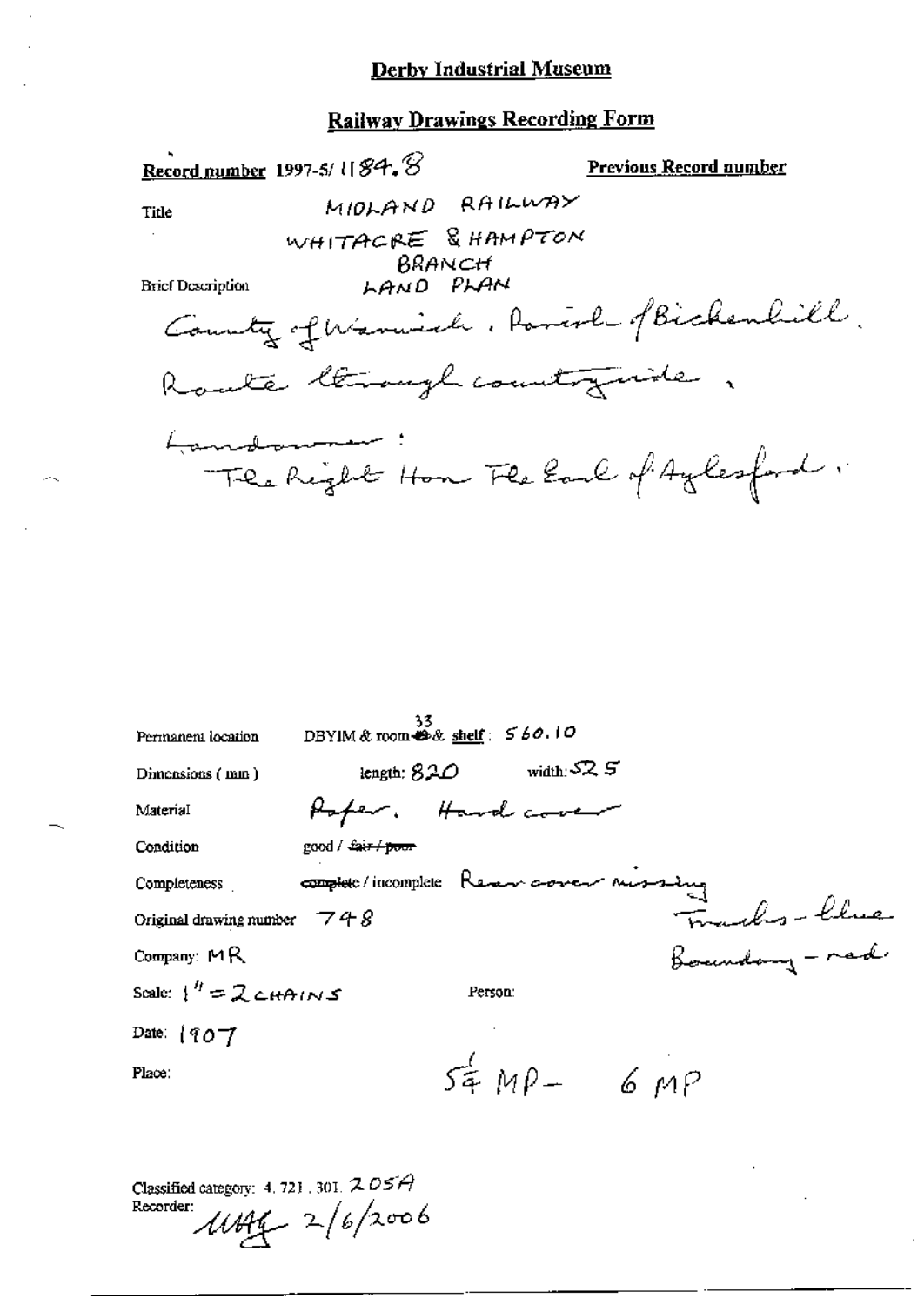## **Railway Drawings Recording Form**

| Record number 1997-5/11 & S <sup>2</sup> 1.             |                                                 |                     |               | <b>Previous Record number</b> |                        |
|---------------------------------------------------------|-------------------------------------------------|---------------------|---------------|-------------------------------|------------------------|
| Title                                                   |                                                 | MIDLAND RAILWAY     |               |                               |                        |
|                                                         | WHITACRE & HAMPTON                              |                     |               |                               |                        |
| Erief Description                                       |                                                 | BRANCH<br>LANO PLAN |               |                               |                        |
|                                                         | County formich. Parish of Hanghton in Arden     |                     |               |                               |                        |
| Rante entering into Hampton Station myle                |                                                 |                     |               |                               |                        |
| platform wing LNWR track, Sidings or<br>buildings.      |                                                 |                     |               |                               |                        |
| Landowners: Charles Lates.                              |                                                 |                     |               |                               |                        |
| Charles & Alfred Lillingston.                           |                                                 |                     |               | LNWRL Co.                     |                        |
|                                                         |                                                 |                     |               |                               |                        |
| Permanent location                                      | DBYIM & room $\otimes$ & shelf: $5/60$ . 10     |                     |               |                               |                        |
| Dimensions (mm)                                         |                                                 | length: $820$       | width: $52.5$ |                               |                        |
| Material                                                |                                                 | Paper. Hand cover   |               |                               |                        |
| Condition                                               | good / <del>fair / poor</del>                   |                     |               |                               |                        |
| Completeness                                            | <b>attaphoto</b> /incomplete Rear corer messing |                     |               |                               |                        |
| Original drawing number $\overline{7}$ + $\overline{8}$ |                                                 |                     |               |                               | Franks-blue            |
| Company: MR<br>Scale: $1'' = 2$ cHAINS                  |                                                 |                     |               | <i>Boundary - red</i>         |                        |
|                                                         |                                                 | Person:             |               |                               | <i>Building-gellow</i> |
| Date: $190 - 7$                                         |                                                 |                     | 6 MP & 60 cm  |                               |                        |
| Place:                                                  |                                                 |                     |               |                               |                        |
| Hampton                                                 |                                                 |                     |               |                               |                        |
| Classified category: 4. 721 . 301. $2057$<br>Recorder:  | $1044 - 2/6/2006$                               |                     |               |                               |                        |

÷.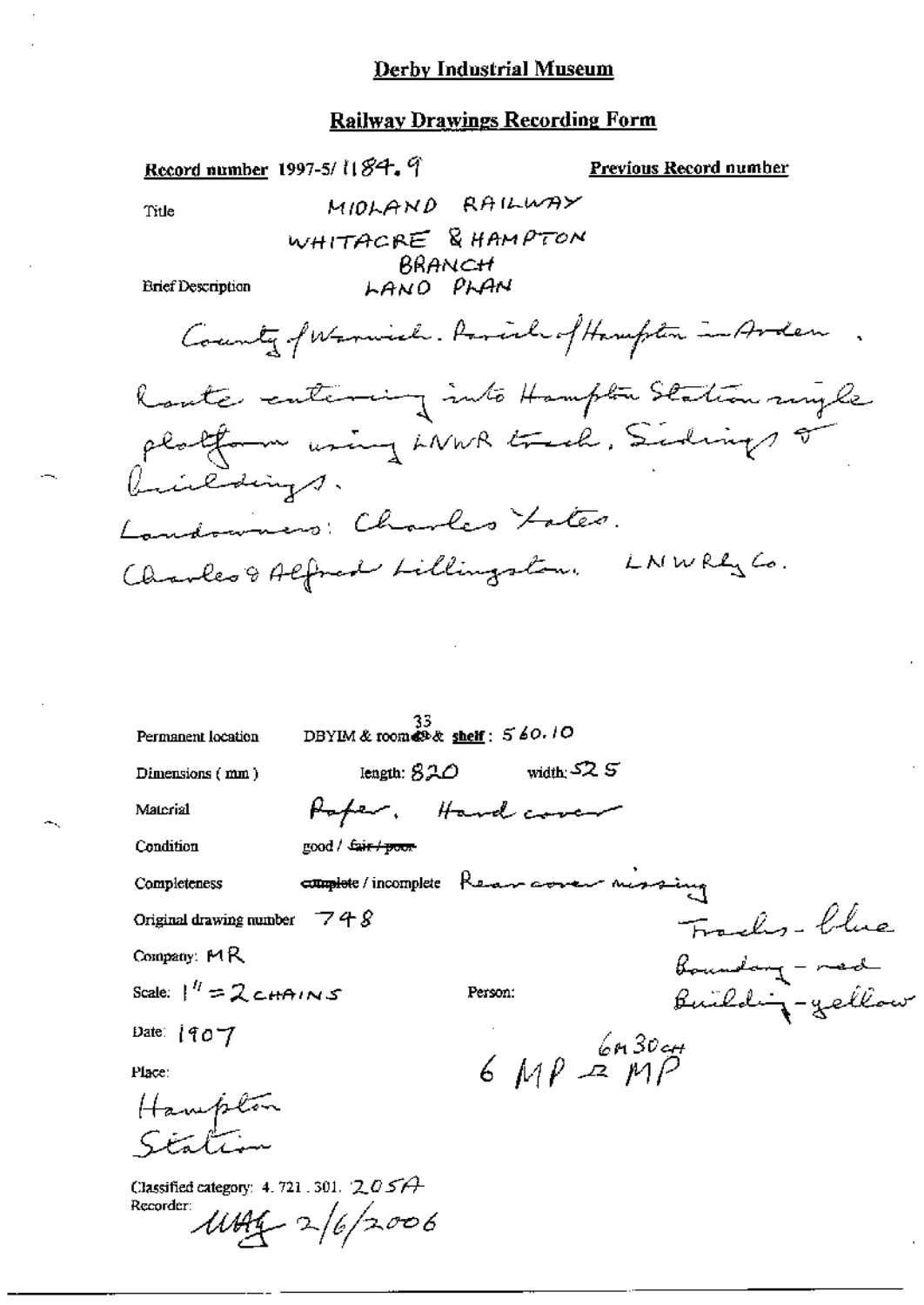Record number  $1971 - 384 / 612.1$ 

**Previous Record number** CATTELL

Title

÷.

WHITACRE & HAMPTON BRANCH LAND PLAN

MIDLAND RAILWAY.

**Brief Description** 

Cover Deet.

| Permanent location      | 33<br>DBYIM & room $46k$ shelf: $560.3$ |              |
|-------------------------|-----------------------------------------|--------------|
| Dimensions (mm)         | length: $820$                           | width: $540$ |
| Material                |                                         |              |
| Condition               | good / fair-/p557                       |              |
| Completeness            | complete / in <del>complete</del>       |              |
| Original drawing number |                                         |              |
| Company: MR             |                                         |              |
| Scale:                  | Person:                                 |              |
| Date: $1907$            |                                         |              |
| Place:                  |                                         |              |
| Whiteve - Hampton       |                                         |              |

Classified category: 4, 721, 301, 2, OSA Recorder:  $31/10/2003$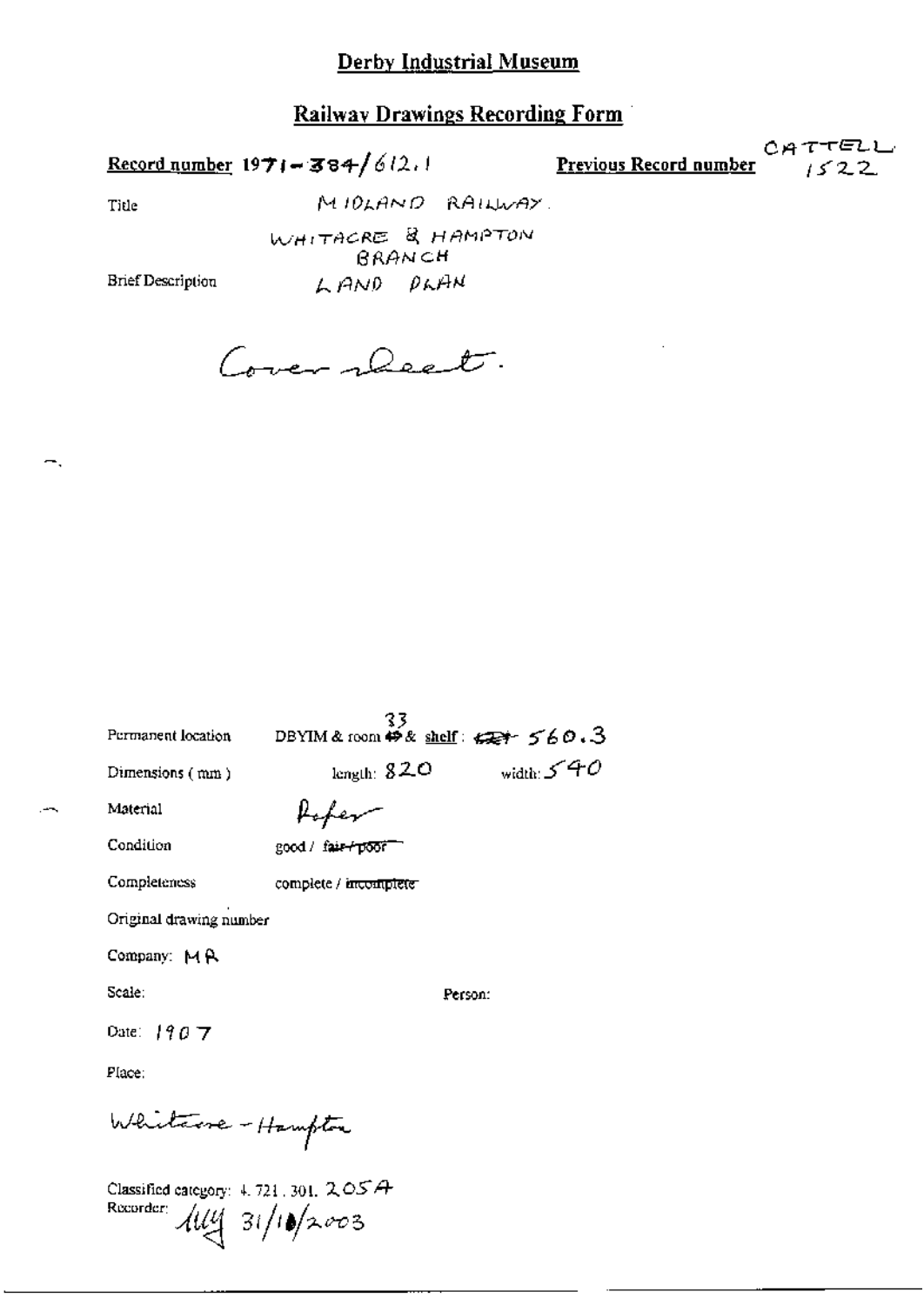Record number  $1971 - 384/612.2$ 

Recorder: 11525-21/10/2003

Previous Record number

Title

**Brief Description** 

Plan of route rhowing tracks, roads, buildings, aratercourses, fields a landowners. County of Warwick. Panil of Shustoke. Landaumens: DAdderleys Charity. Randall F.T. Croscall. Berningham Corporation. WSQMrs Dugdale. Station area & zunction between Derly Birminglan route & Numerton/Hampton route. Single line-double format River Bourne culverted. Road diverted.  $P.70.$ DBYIM & room  $\frac{18}{33}$ & shelf:  $\frac{12}{7}$  560.2 Permanent location width:  $540$ length:  $820$ Dimensions (mm) Material Raper Condition good / fair / poor Completeness complete / incomplete-Original drawing number  $SHEET$ Company: Scale:  $1'' = 2 \text{ cm/10}$ Person: Date: Place:  $OMP - \frac{3}{4}MP$ Whitewe alion Classified category: 4, 721, 301, 205A, 211B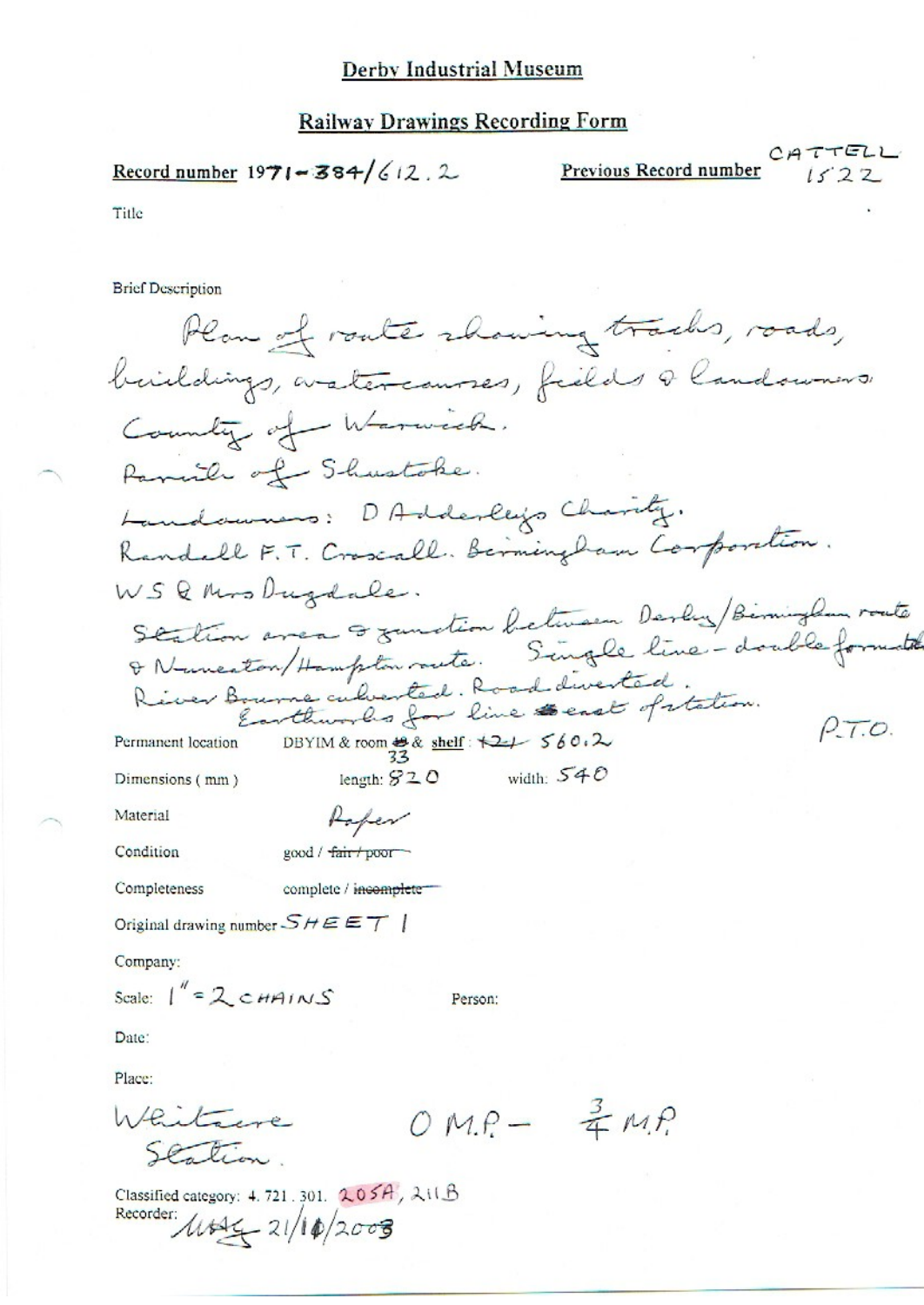Record number 1971-384/
$$
(12, 3
$$

$$
\text{Previous Record number} \qquad \begin{array}{c}\n C \text{A} + F \text{F} \\
\text{I} \text{S} & 2 \text{A}\n \end{array}
$$

٠,

Title

**Brief Description** 

| Permanent location | DBYIM & room 49 & shelf: $\frac{33}{27}$ 560.3 |              |
|--------------------|------------------------------------------------|--------------|
| Dimensions $(mn)$  | length: $320$                                  | width: $540$ |
| Material           | Roper                                          |              |
| Condition          | good / tair/poor-                              |              |

Completeness

complete / innomplete-

Original drawing number  $SHEET$  2

Company:

$$
Scale: \int^{\prime\prime} = 2 \epsilon n A/NS
$$

Date:

Place:

$$
\frac{3}{4}M.P - 12M.P
$$

Person:

3

Classified category: 4.721.301.205A<br>Recorder:<br> $4.142 - 21/11/2003$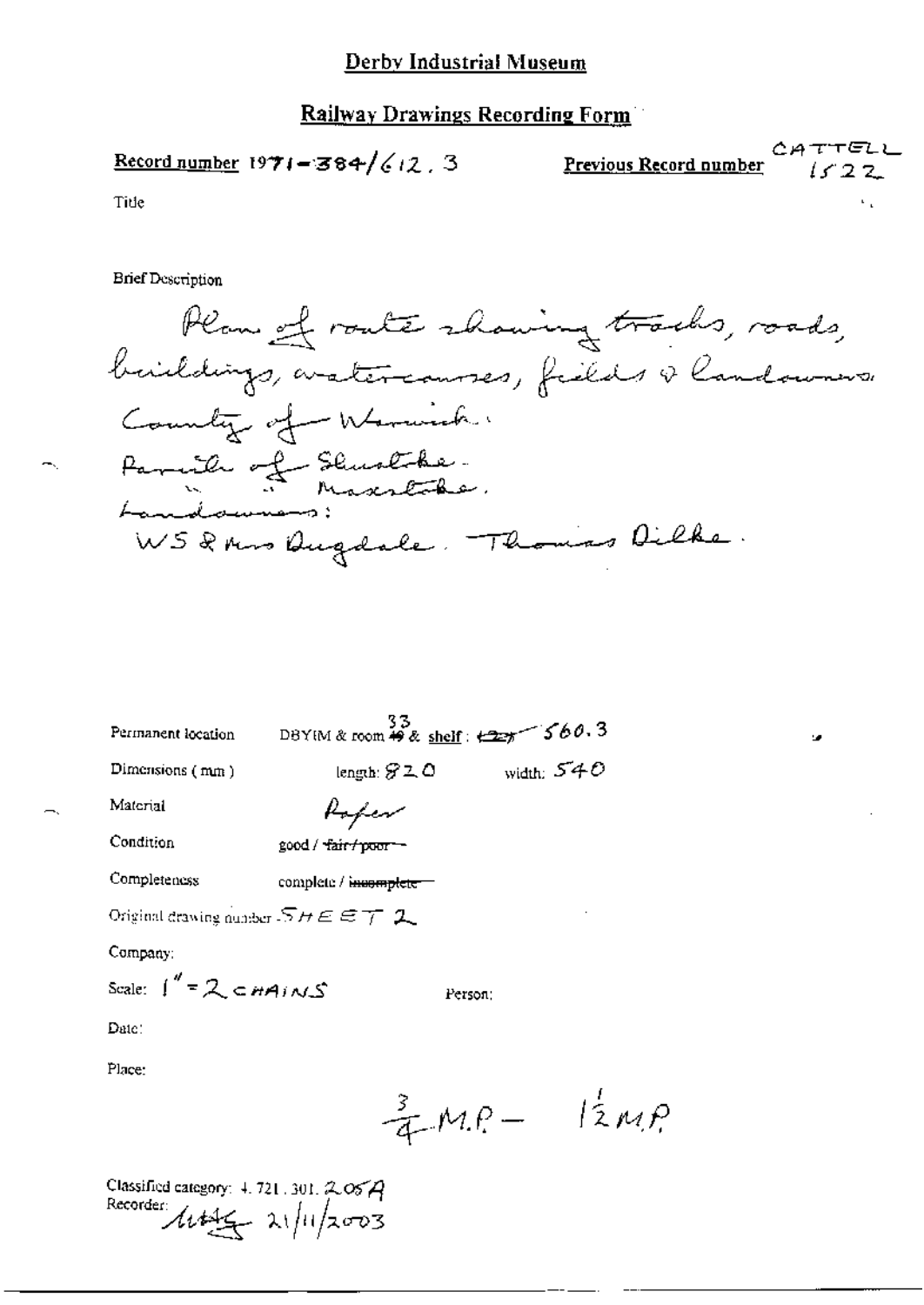#### **Railway Drawings Recording Form**

CATTELL Record number 1971-384/612.4 Previous Record number  $1522$ 

Title

**Brief Description** 

| Permanent location | -22<br>DBYIM & room $42 \times \text{shelf}: 427$ $560.3$ |              |
|--------------------|-----------------------------------------------------------|--------------|
| Dimensions $(mn)$  | length: $S20$                                             | width: $540$ |

Material

Paper good / fair / poor ->

Condition

Completeness complete / incomplete =

Original drawing number  $\mathcal{SHEET}$  3

Company:

Scale:  $1'' = 2 cm + 10 s$ 

Person:

Date:

Place:

Coleshill  $l_z$ MP -  $z_{4MP}$ Station

Classified category 4, 721, 301,  $2, 054$ Recorder  $\mu_{44} = 21/11/2003$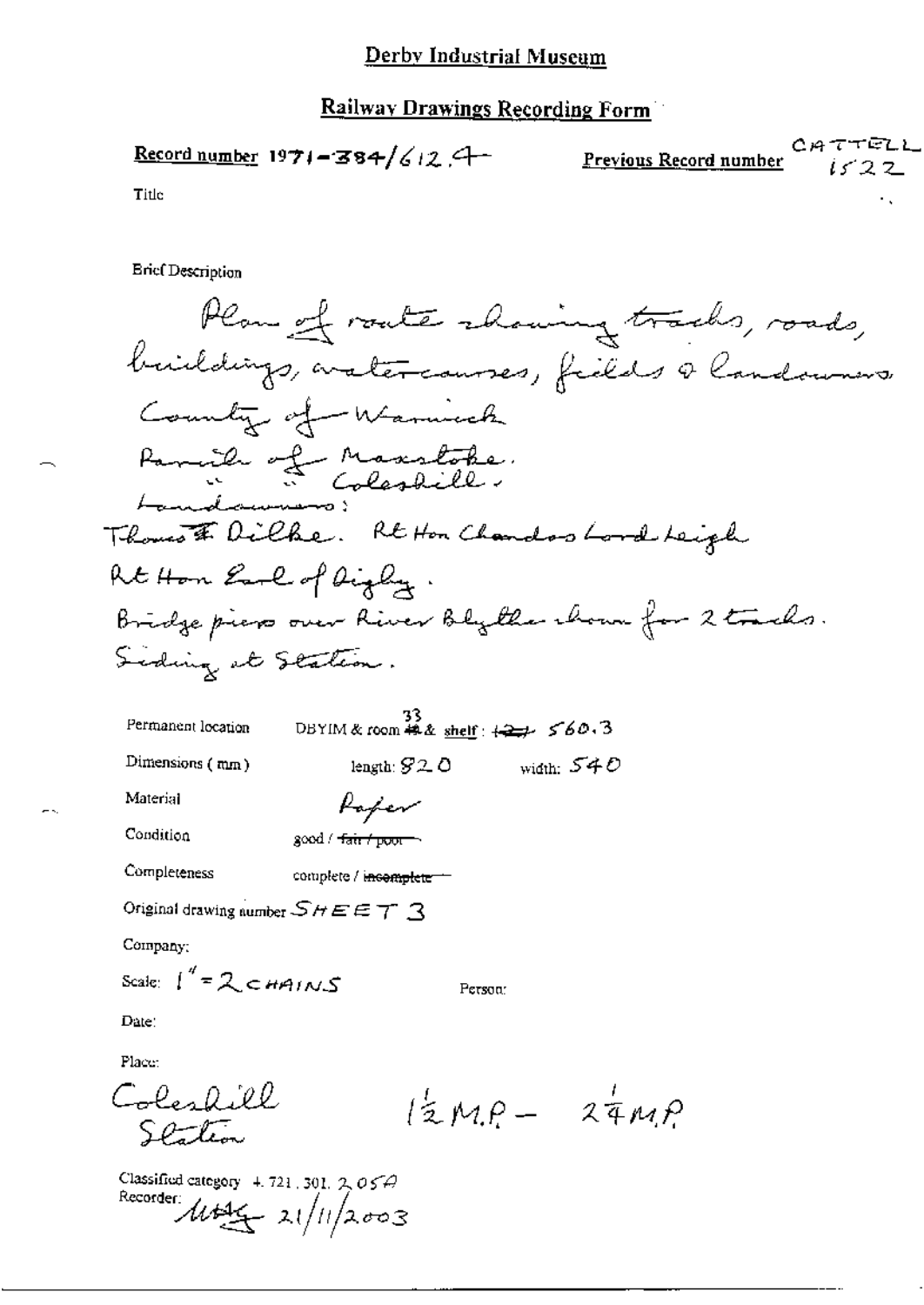$$
\underline{\text{Record number}} 1971 = 384 \cdot \frac{1}{4} \cdot 12.5
$$

Tide

**Brief Description** 

Plan of route showing tracks, roads, buildings, aratercannes, fields & landowners County of Warnick. Parish of Maxstoke Rt Hom Earl of Digby. Themas Dilke. Rt Hon Chandos Lord Leigh. RiverBlylte directed partly.

Person:

 $24MP  $-$  3  $MP$$ 

| Permanent location | DBYIM & room $\stackrel{3}{\leftrightarrow}$ shelf: $\overline{X^2}$ $\rightarrow$ 560.3 |                    |
|--------------------|------------------------------------------------------------------------------------------|--------------------|
| Dimensions $(mn)$  | length: $920$                                                                            | width: $540^\circ$ |
| Material           | Paper                                                                                    |                    |

good / tair / poor

Original drawing number  $S H E E 7 4$ 

Classified category: 4, 721, 301, 2, 0  $5A$ 

Recorder:  $445 - 21/11/2003$ 

Scale:  $1'' = 2$  CHAINS

complete / incomplete

Condition

Company:

Date:

Place:

Completeness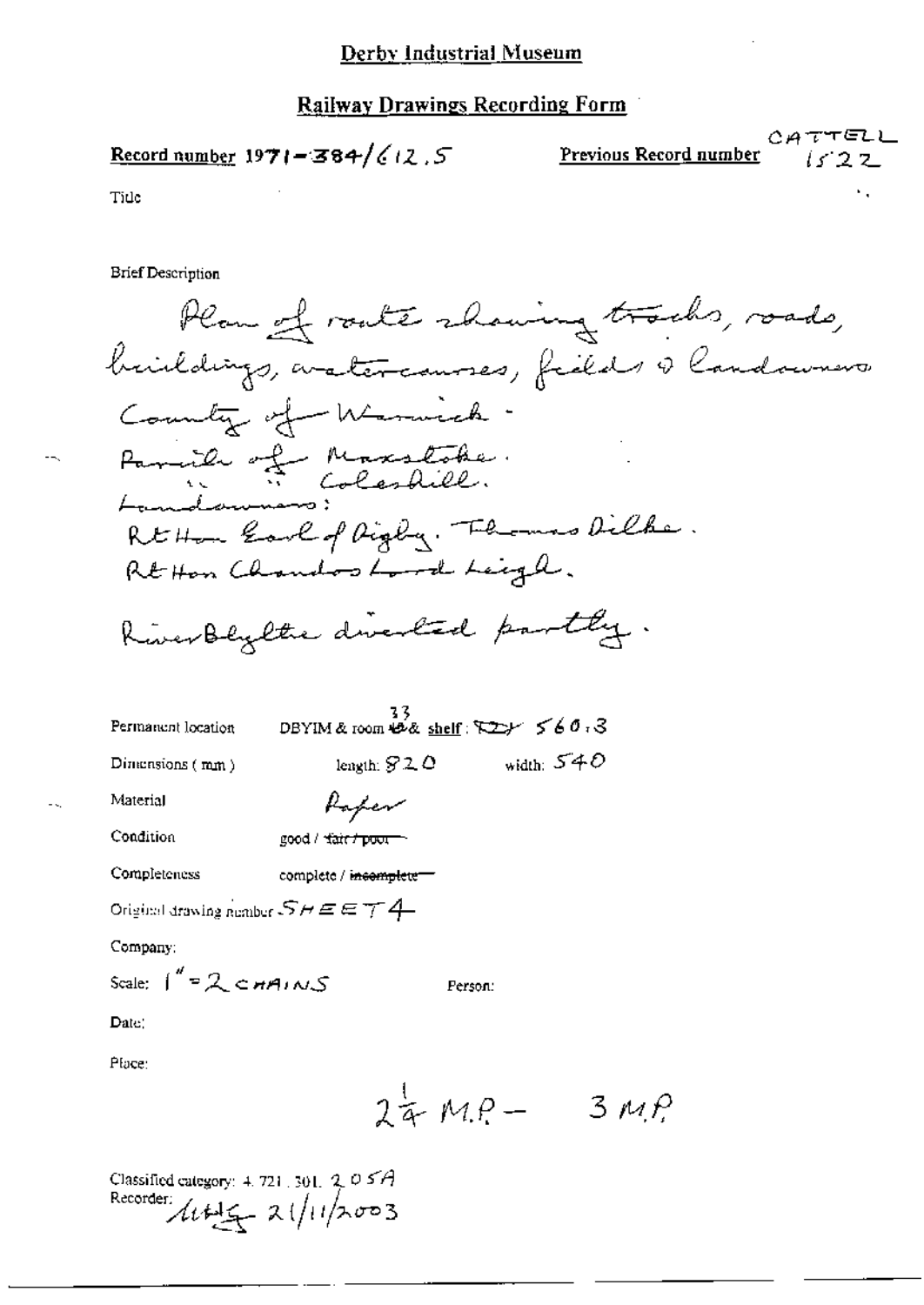$$
\underline{\text{Record number}} 1971 - 384 / 612.6
$$

 $\text{Previous Record number} \begin{array}{ll} \texttt{CATTEL} \\ \texttt{111} \end{array}$ 

Title

**Brief Description** 

Plan of route rhowing tracks, roads, beildings, watercourses, fields a landown . Country of Warwick. Parish of Little Packington.<br>Lamolowians:<br>Rt Hon Carl of Aylesford. Trustees, fWhealley's Charity Rt Hon Carl of Digby.

| Permanent location                         |                                   | DBYIM & room $\overset{33}{\leftrightarrow}$ shelf: $\overset{33}{\leftrightarrow}$ f 60.3 |
|--------------------------------------------|-----------------------------------|--------------------------------------------------------------------------------------------|
| Dimensions (mm)                            | length: $320$                     | width: $540$                                                                               |
| Material                                   | Roper                             |                                                                                            |
| Condition                                  | good / fair / poor                |                                                                                            |
| Completeness                               | complete / i <del>ncomplete</del> |                                                                                            |
| Original drawing number $SHEET$ 5          |                                   |                                                                                            |
| Company:                                   |                                   |                                                                                            |
| Scale: $\int_0^{\pi} = 2 \epsilon H H/N.S$ |                                   | Person:                                                                                    |
| Date"                                      |                                   |                                                                                            |

Place;

 $3 MP - 34 MP$ 

Classified category: 4, 721, 301,  $\mathcal{LCSA}$ Recorder  $114/4$   $2003$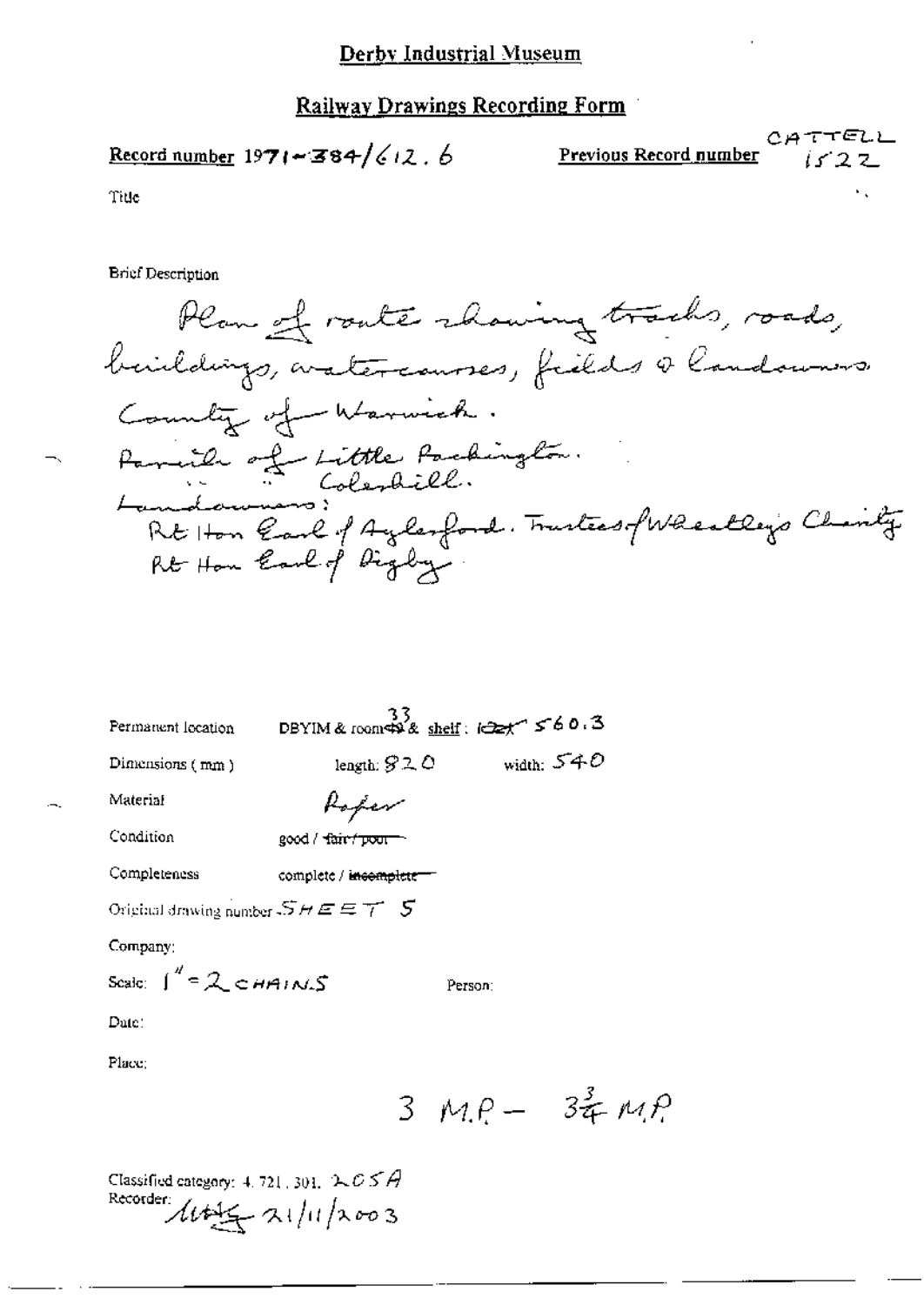$$
\underline{\text{Record number}} 1971 - 384 / 612.7
$$

 $CATTELI$ Previous Record number イイファー

Title

**Brief Description** 

Plan of route showing tracks, roads, buildings, watercourses, fields a landowners. Country of Warnick. Parith of Little Packington. Landaumero: The Rt Hon The Earl of Aylesford.

| Permanent location | 33<br>DBYIM & room #9 & shelf: $\leftarrow$ 560.3 |              |
|--------------------|---------------------------------------------------|--------------|
| Dimensions $(mm)$  | length: $S2C$                                     | width: $540$ |
| Material           | Parker                                            |              |

Condition

|  | $\mathsf{good}/\mathsf{fair} \mathsf{row}$ |  |
|--|--------------------------------------------|--|

Completeness complete / incomplete =

Original drawing number  $SAE \in \mathcal{T}$   $\cancel{b}$ 

Company:

Scale:  $1'' = 2 cm + 10s$ Person.

Date:

Place:

 $3\frac{3}{4}MP - 4\frac{1}{2}MP$ 

Classified category:  $4.721$ ,  $301$ ,  $2.05A$ Recorder  $\frac{\sqrt{1+\frac{3}{2}}}{2} \approx 1/11/2003$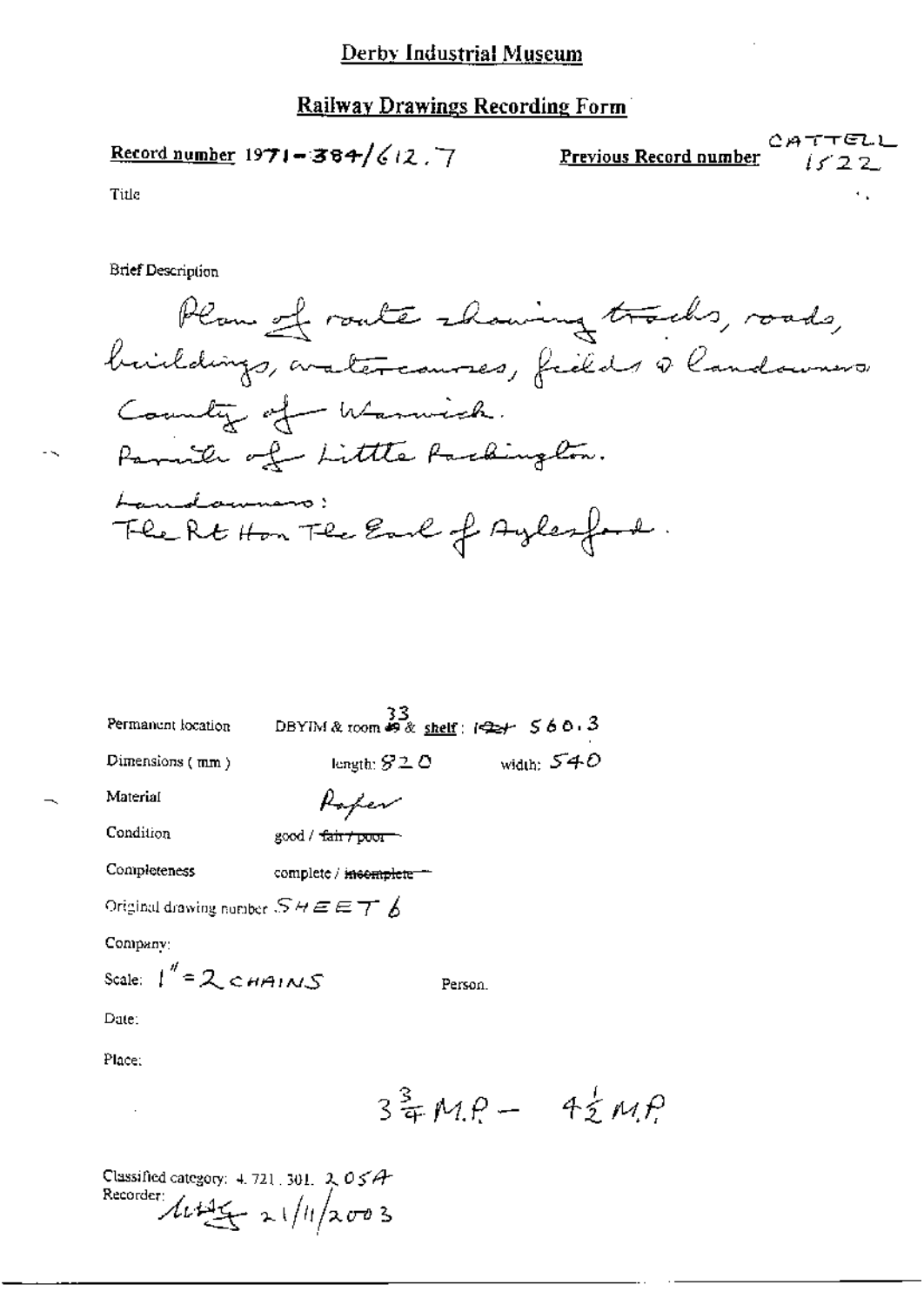Record number 1971 = 384/
$$
\frac{1}{2}
$$
,  $\hat{S}$ 

**Previous Record number** 
$$
1/2
$$

Title

**Brief Description** 

| Permanent location                        | 33.                   | DBYIM & room $\neq$ & shelf $\sqrt{2}$ $\sqrt{60.3}$ |
|-------------------------------------------|-----------------------|------------------------------------------------------|
| Dimensions (mm)                           | length: $820$         | width: $540$                                         |
| Material                                  | Poper                 |                                                      |
| Condition                                 | good / fair / pcorr   |                                                      |
| Completeness                              | complete / innomplete |                                                      |
| Original drawing number $SHEET$ $7$       |                       |                                                      |
| Company:                                  |                       |                                                      |
| Scale: $\int_{0}^{\pi} = 2 \text{cmains}$ |                       | Person:                                              |
| Date:                                     |                       |                                                      |
|                                           |                       |                                                      |

Place:

 $4\frac{1}{2}M.P - 5\frac{1}{4}M.P$ 

Packinglew<br>Scotling<br>Classified category: 4 721, 301, 205A Recorder  $\frac{\sqrt{1+\frac{1}{2}}}{2!}\frac{1}{u}\frac{1}{x^{00}}$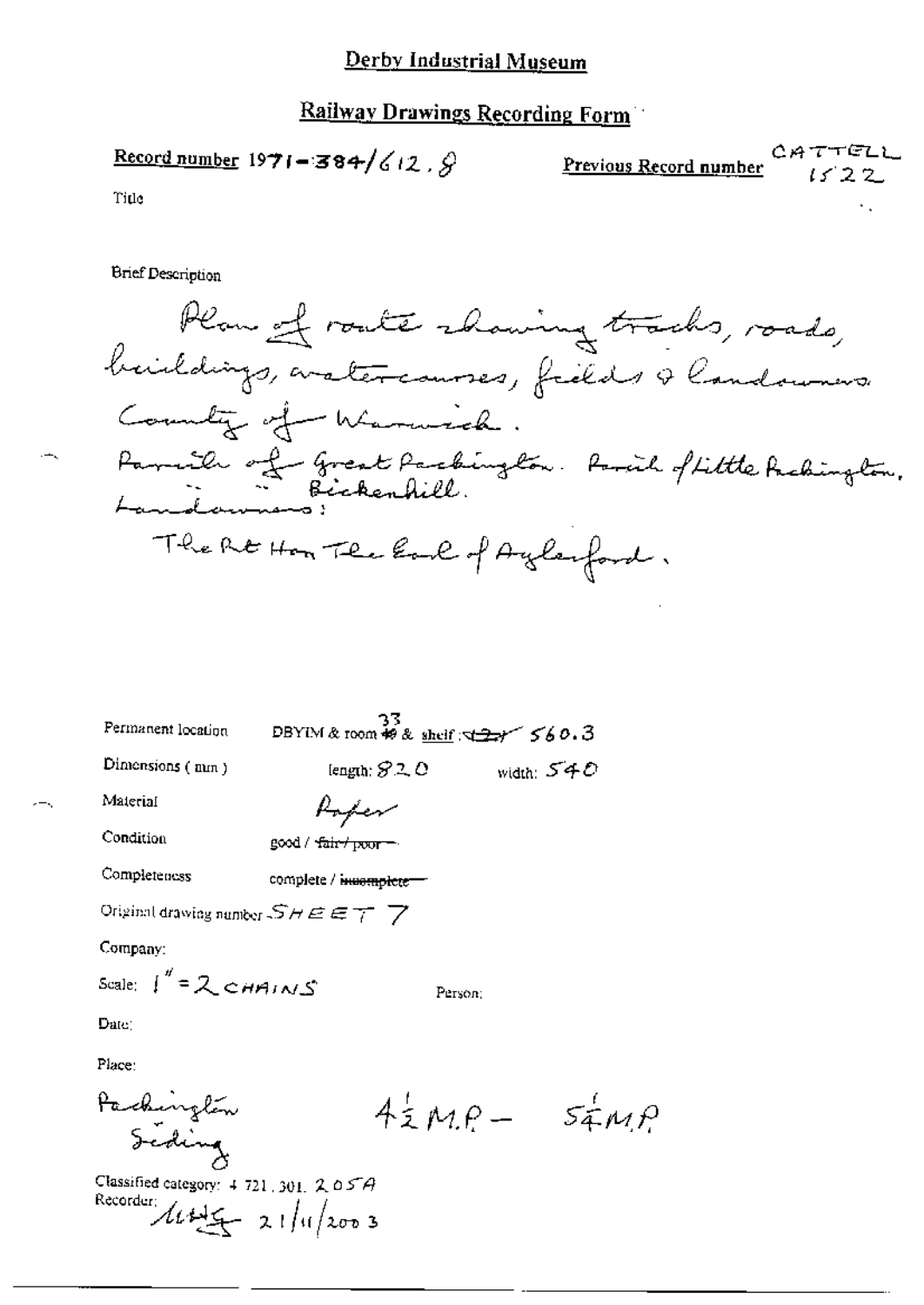$$
\underline{\text{Record number}} 1971 - 384 / 612.9
$$

 $C$ ATTELI Previous Record number

 $\mu_1\rho$ 

Title

**Brief Description** 

Plan of route showing tracks, roads, buildings, araterianses, fields & landaumers. Country of Warnick. Parish of Bicherhill.<br>Landowners: Hampton in Arden. The RE How The Earl of Azlenford.

| Permanent location                                    | 33<br>DBYIM&room 郵& shelf: 「237 560.3 |              |
|-------------------------------------------------------|---------------------------------------|--------------|
| Dimensions (mm)                                       | length: $S2O$                         | width: $540$ |
| Material                                              | fefev                                 |              |
| Condition                                             | good / <del>fair / poor -</del>       |              |
| Completeness                                          | complete / incomplete =               |              |
| Original drawing number - $S$ H $\in$ $\mp$ $\mp$ $S$ |                                       |              |
| Company:                                              |                                       |              |
| Scale: $1'' = 2 cm A/NS$                              | Person:                               |              |
| Date∶                                                 |                                       |              |
| Place:                                                |                                       |              |
|                                                       | $54MP -$                              |              |

Classified category: 4, 721, 301,  $205A$ Recorder  $\mu$ the 21/11/2003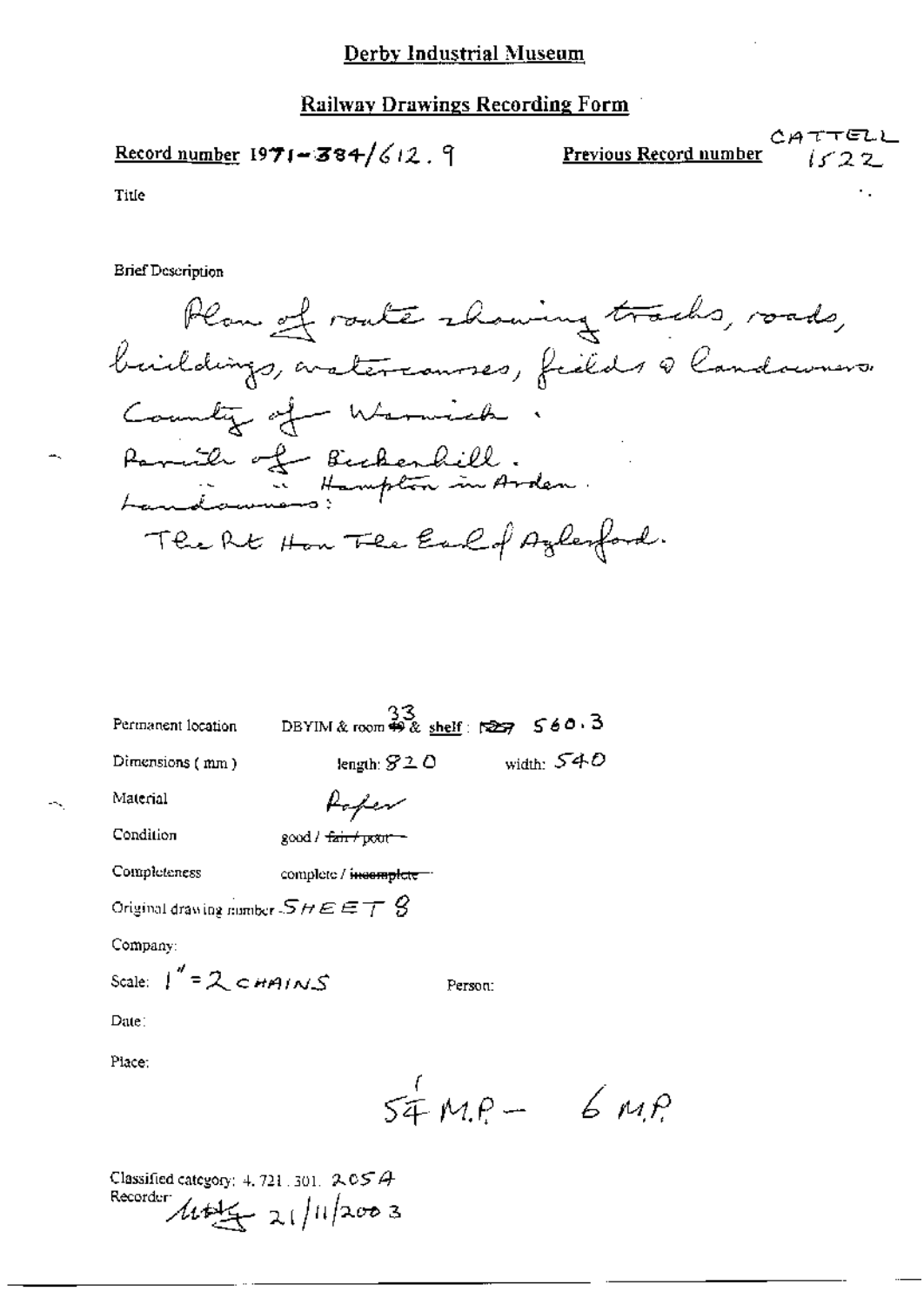$$
\underline{\text{Record number}} 1971 - 384 / \zeta / 2, 10
$$

$$
\underbrace{CATTELL}_{i \leq 2, 2}
$$

Tide

**Brief Description** 

Plan of route showing tracks, roads, buildings, aratercauses, fields & landowns. Cannety of Warnick Parcille of Hampton in Arden. Landownes: Charles Lateg, LaNWRly Co. Charles & Alfred Lillingston. MR reation of M from LNWR station. Single line platform, indings. LNWR Coventry /Binningham route. DBYIM & room  $\frac{33}{4}$  shelf:  $\Longleftrightarrow$   $\leq 60.3$ Permanent location width:  $540$ Dimensions (mm) length:  $92.0$ Material · Paper Condition good / fair / poor-Completeness complete / insomplete-Original drawing number  $SHEET$  9 Company: Scale:  $1'' = 2$  c  $HAN-S$ Person: Date: Place: Hampton<br>Scation  $6mp - 62mp$ 

Classified category: 4, 721-301.205 $A$ ,  $\sigma$ Recorder  $\mathcal{M}$  to  $\frac{1}{2}$  at  $\sqrt{11/2003}$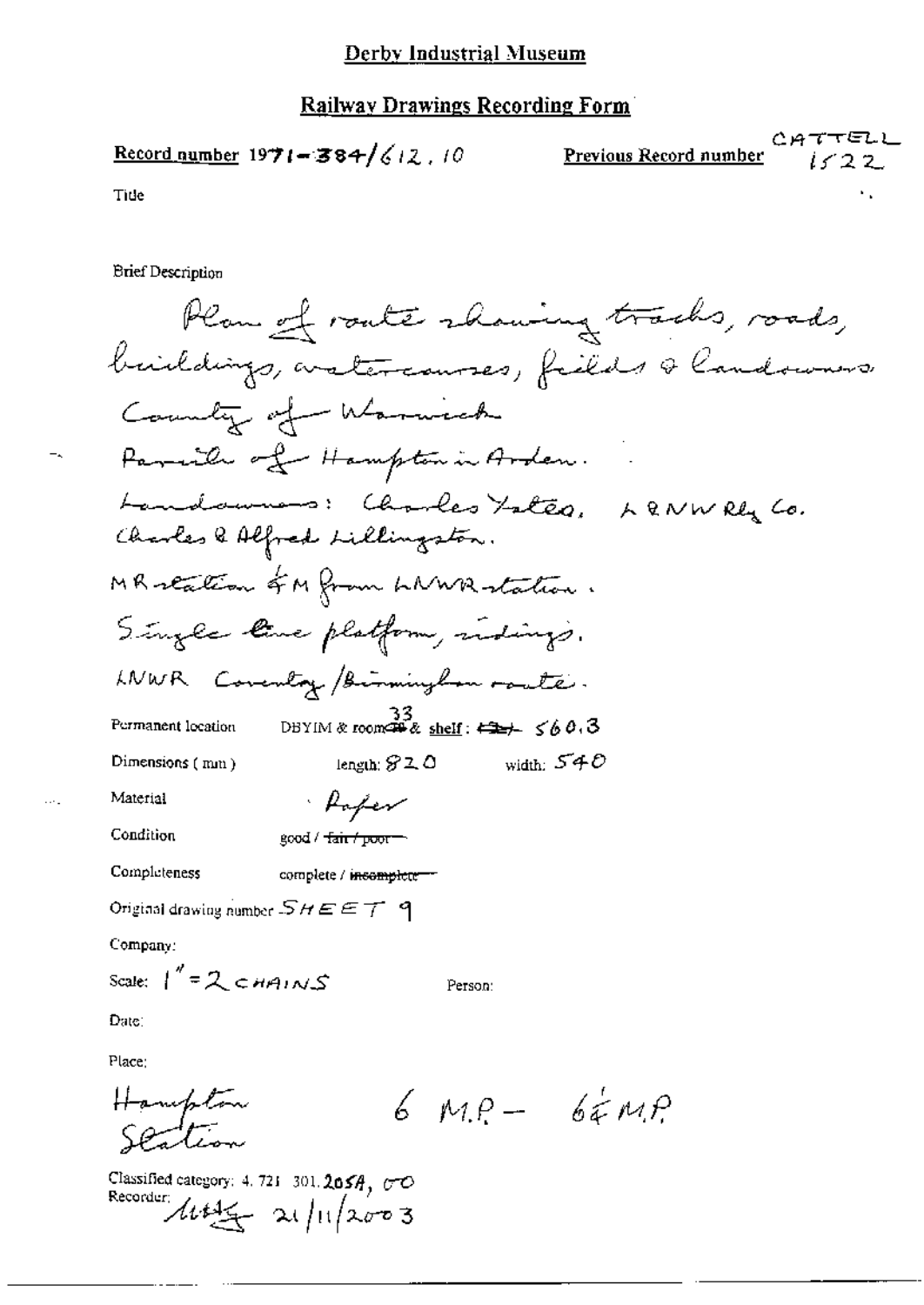### **Railway Drawings Recording Form**

Record number 1997-5/193

Previous Record number MRP132 /200

Title

Hampton

#### **Brief Description**

Plan of trailes, huildings, bridges and roads in the station wear Feuil pensil, no other details.

DBYIM & room 49 & shelf:  $\sqrt{3}$ Permanent location length:  $1110$  width:  $660$ Dimensions (mm) Paper Material good / fearthpoon-Condition complete / incomplete-Completeness  $575$ Original drawing number Company: H R Person: FWJ Scale:  $1'' = 40$   $P$  $E E T$ Date:  $\mathcal{N}_{\overline{p} - \overline{v}}$  1882 Place: Hampton in Arden Classified category: 4, 721, 301, 205 A Recorder:  $\mathcal{U}\mathcal{H}\mathcal{U}$  17.10.97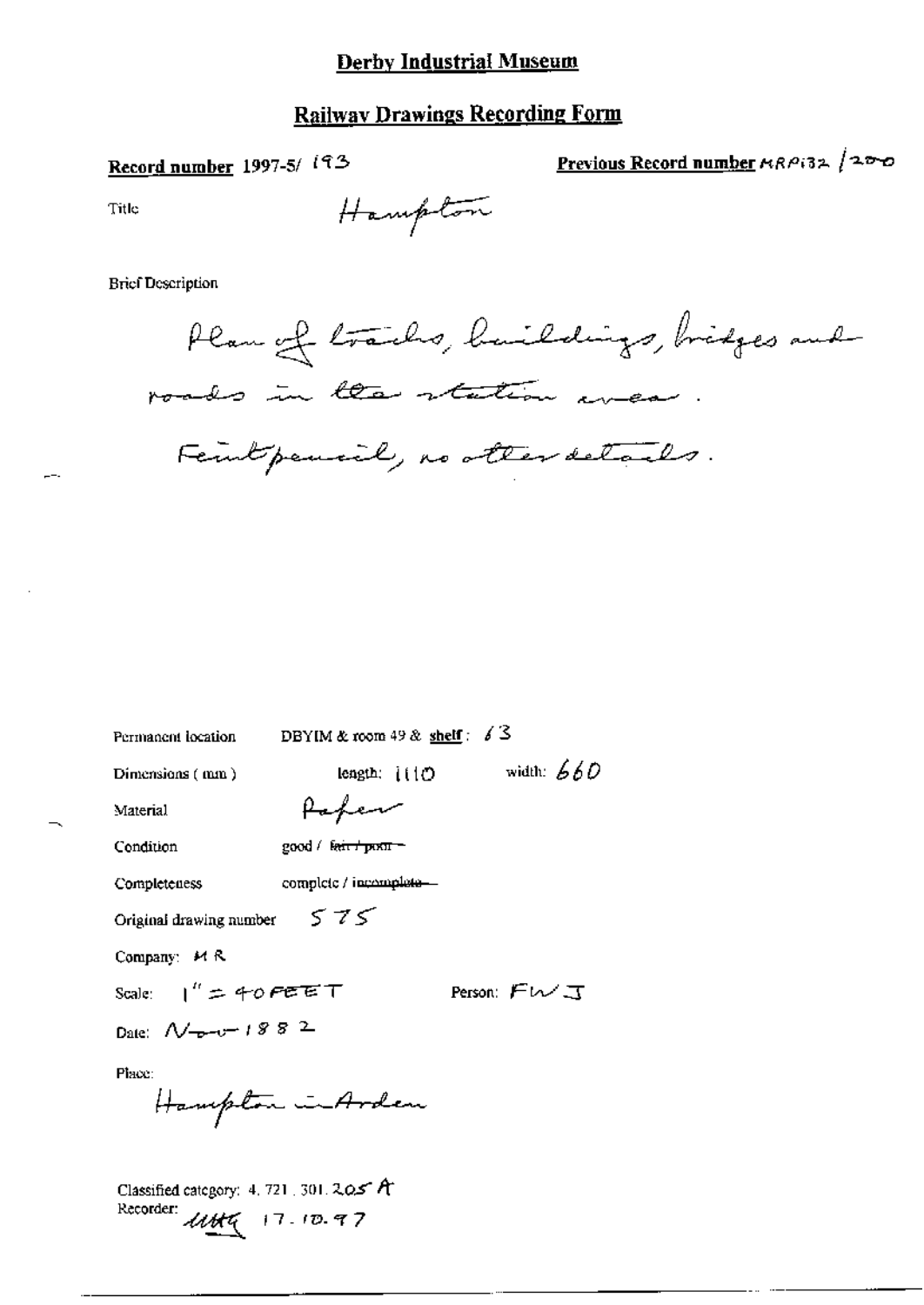## **Railway Drawings Recording Form**

#### Record number 1997-5/398

Title

Land at Hampton purchased of the Late John Harris

**Brief Description** 

Plan showing small mea of land adjournt to MR purchased from John Horris

Previous Record number MRP132/442

| Permanent location             | DBYIM & room 49 & shelf: $\angle 6$                          |
|--------------------------------|--------------------------------------------------------------|
| Dimensions (mm)                | width: $215$<br>length: $2,50$                               |
| Material                       | Rafer                                                        |
| Condition                      | good / fair / poor                                           |
| Completeness                   | complete / <del>incomplete</del>                             |
|                                | Original drawing number $2.19E$ , $778$                      |
| Company: MR                    |                                                              |
| Scale: $1'' = 1 \subset H$ A M | Person:                                                      |
| Date: April 23, 1852           |                                                              |
| Place:                         |                                                              |
| Hampton in Arden               |                                                              |
|                                | Classified category: 4, 721, 301, $\blacktriangle 3 + 2.05A$ |

Recorder<br>11AG 20/2/98